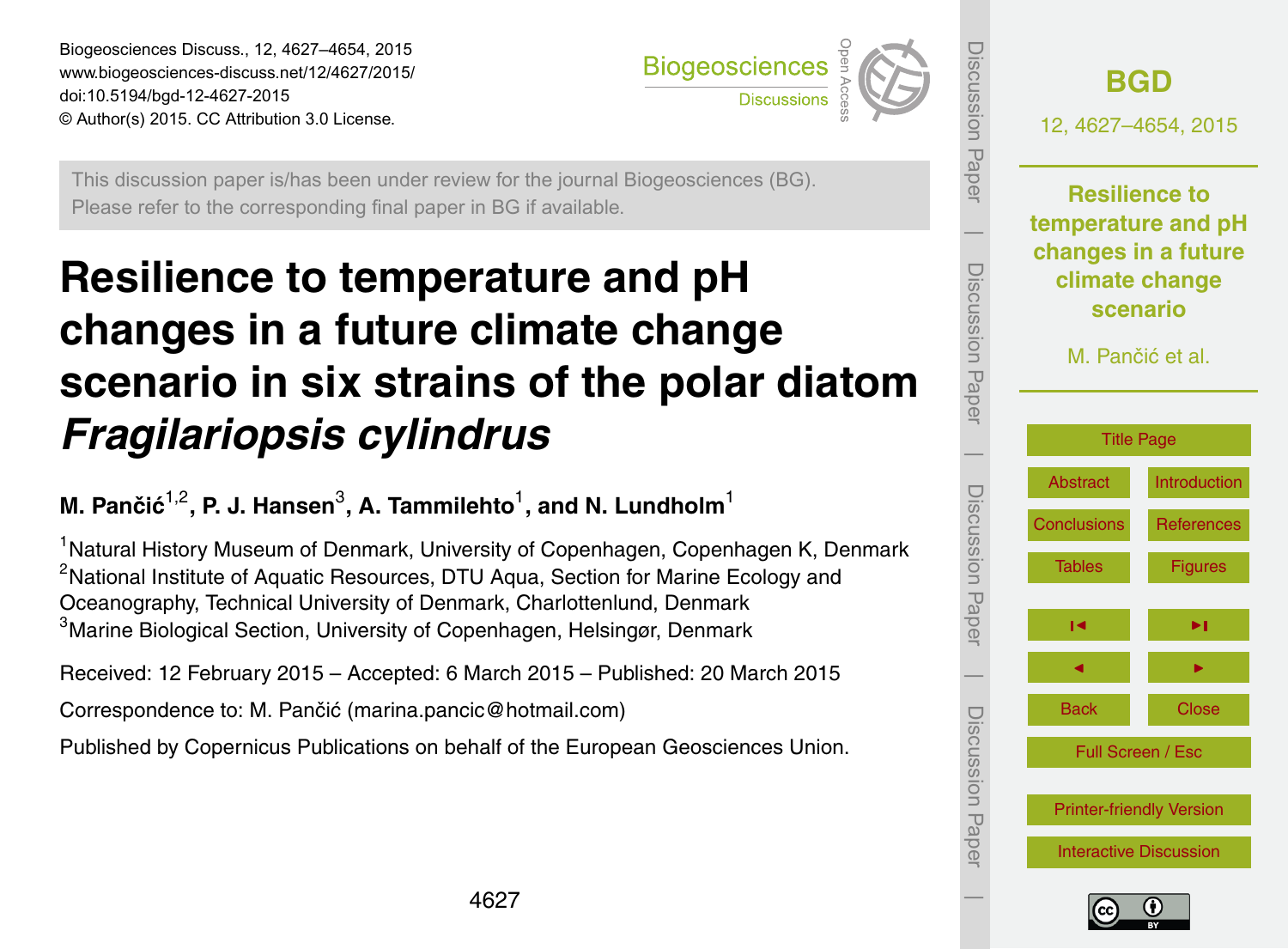# <span id="page-1-0"></span>**Abstract**

The effects of ocean acidification and increased temperature on physiology of six strains of the polar diatom *Fragilariopsis cylindrus* from Greenland were investigated. Experiments were performed under manipulated pH levels (8.0, 7.7, 7.4, and 7.1) and  $5$  different temperatures (1, 5 and 8°C) to simulate changes from present to plausible future levels. Each of the 12 scenarios was run for 7 days, and a significant interaction between temperature and pH on growth was detected. By combining increased temperature and acidification, the two factors counterbalanced each other, and therefore no effect on the growth rates was found. However, the growth rates increased  $10<sub>10</sub>$  with elevated temperatures by ~ 20–50% depending on the strain. In addition, a general negative effect of increasing acidification on growth was observed. At pH 7.7 and 7.4, the growth response varied considerably among strains. However, a more uniform response was detected at pH 7.1 with most of the strains exhibiting reduced growth rates by 20–37 % compared to pH 8.0. It should be emphasized that a significant inter-<sup>15</sup> action between temperature and pH was found, meaning that the combination of the

- two parameters affected growth differently than when considering one at a time. Based on these results, we anticipate that the polar diatom *F. cylindrus* will be unaffected by changes in temperature and pH within the range expected by the end of the century. In each simulated scenario, the variation in growth rates among the strains was larger
- $20$  than the variation observed due to the whole range of changes in either pH or temperature. Climate change may therefore not affect the species as such, but may lead to changes in the population structure of the species, with the strains exhibiting high phenotypic plasticity, in terms of temperature and pH tolerance towards future conditions, dominating the population.



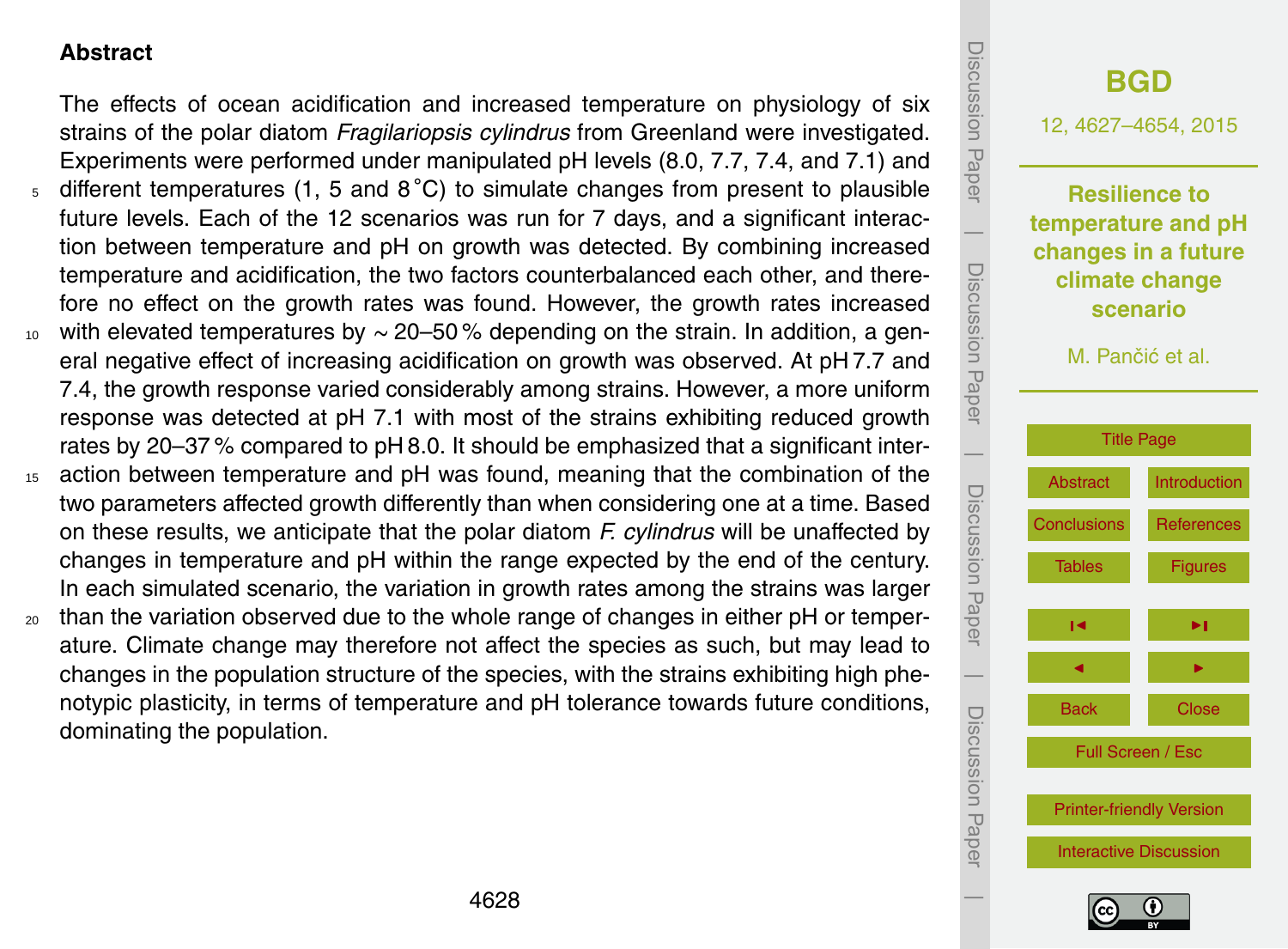# <span id="page-2-0"></span>**1 Introduction**

The Arctic Ocean is currently experiencing fast environmental changes, such as warming and sea ice loss, as well as sea ice and ecosystem structure changes due to natural and anthropogenic factors (Arrigo, 2014; Nicolaus et al., 2012; Turner and Overland,

- <sup>5</sup> 2009). According to some models, the average sea surface temperature (SST) in some areas of the global ocean will increase by  $1-4\degree$ C over the next 100 years (Alley et al., 2007; Feng et al., 2008), with the largest changes happening in the Arctic (Gradinger, 1995; Hansen et al., 2010). At high latitudes above the Arctic Circle, the average surface air warming rate was found to be about 0.7 ◦C per decade (∼ 6 ◦C by the end of the
- <sup>10</sup> 21st century), which will have a strong impact on the SST of the Arctic Ocean (Comiso, 2010). These changes may impact algal communities via changes in physical forcing, biogeochemical cycling, and food web interactions due to loss of habitat (Boras et al., 2010; Fountain et al., 2012; Johannessen and Miles, 2011; Melnikov, 2005). Higher temperatures may intensify heterotrophic processes in sea ice, via increased grazing
- <sup>15</sup> rates and nutrient regeneration (Melnikov, 2009). Earlier melting of snow cover may accelerate the timing of ice algal blooms, but it is difficult to predict their impact; and mismatching in timing between the phytoplankton production and the reproductive cycle of key Arctic secondary producers could have negative consequences for the entire lipid-driven Arctic marine ecosystem (Søreide et al., 2010). Recent studies on ocean
- <sup>20</sup> surface warming suggest increased phytoplankton productivity as a consequence of increased temperatures (Feng et al., 2009; Mock and Hoch, 2005; Torstensson et al., 2012). Mock and Hoch (2005) reported that given enough time, the polar diatom *Fragilariopsis cylindrus* could efficiently adjust its photosynthesis to diverse temperatures. Similarly, Torstensson et al. (2012) showed that an elevated temperature (from 0.5 to 4.5 ◦ <sup>25</sup> C) increased the growth rate of the benthic/sea ice diatom *Navicula directa*.

Next to rapid changes in the ocean surface temperature and their consequences on the marine ecosystem, ocean acidification is expected to occur relatively fast in the Arctic environment. The major reasons are its unique features, such as cold and relatively



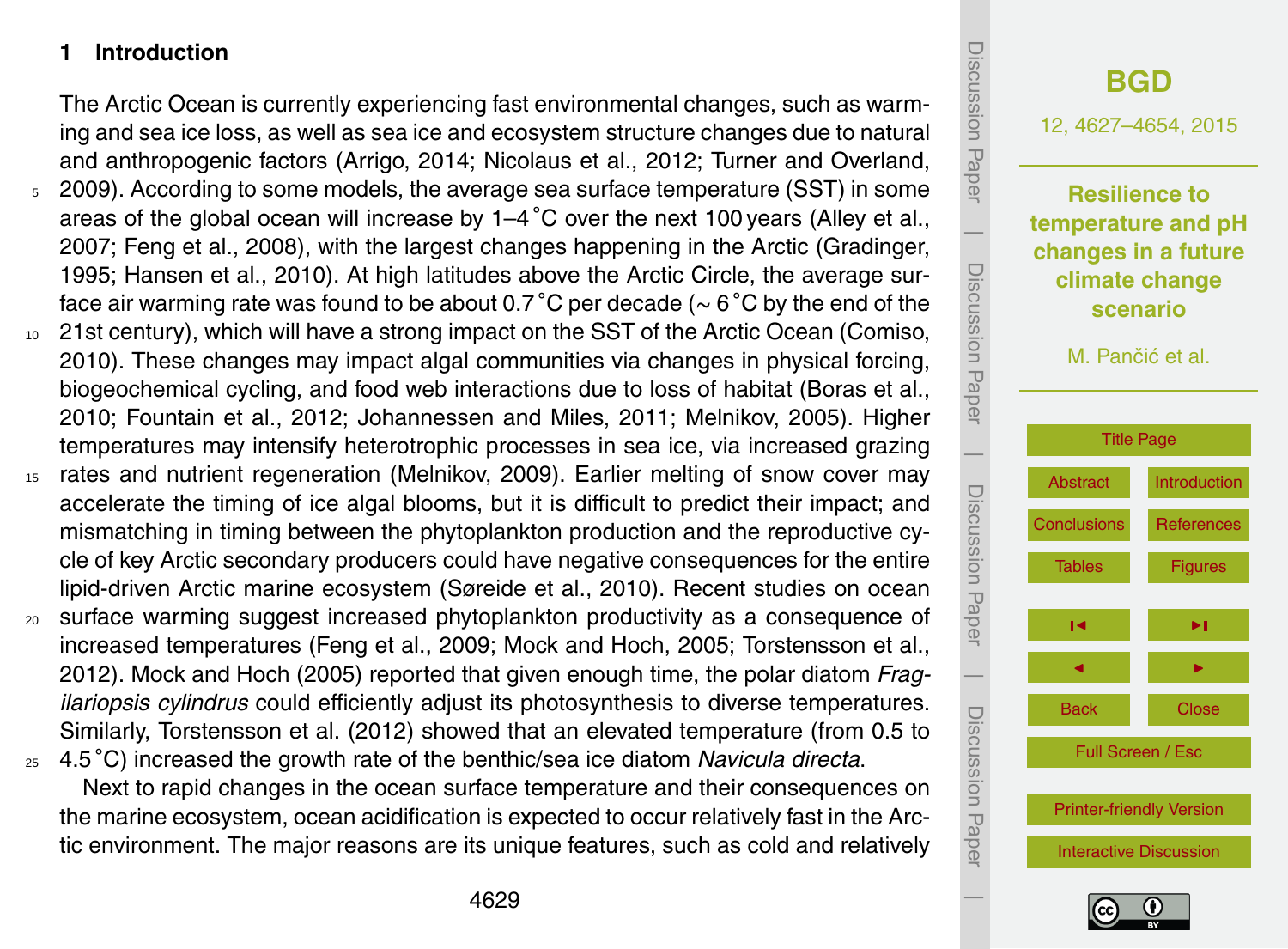fresh surface waters which promote high CO<sub>2</sub> solubility (Yamamoto et al., 2012). According to Alley et al. (2007), the atmospheric partial pressure of  $\text{CO}_2$  ( $\rho\text{CO}_2$ ) is likely to exceed 700 parts per million (ppm) by the year 2100. In the open oceans, where phytoplankton biomass and primary productivity is usually low, this will be accompa-

- <sup>5</sup> nied by a seawater pH decline from a global preindustrial level of ∼ 8.2 to about 7.8 (Alley et al., 2007; Orr et al., 2005; Yamamoto et al., 2012), with low seasonal variability (Feely et al., 2009). However, in coastal ecosystems pH displays large seasonal and diurnal fluctuations due to high primary production, respiration, upwelling and water residence time (Duarte et al., 2013; Thoisen et al., 2015).
- <sup>10</sup> To date, experimental data on phytoplankton tolerance to decreasing pH and rising SST are scarce and mostly only available for phytoplankton from temperate coastal waters. Berge et al. (2010) investigated the tolerance of eight temperate phytoplankton species from four groups (dinoflagellates, cryptophytes, diatoms, prymnesiophytes) to lowered pH, and showed that marine phytoplankton was, in general, resistant to climate
- <sup>15</sup> change in terms of ocean acidification. Similarly, Nielsen et al. (2011) reported that the investigated coastal plankton communities from temperate regions were unaffected by projected 21 century changes in pH and free CO<sub>2</sub>. Iglesias-Rodriguez et al. (2008) reported increased calcification and primary production of the coccolithophore haptophyte *Emiliania huxleyi* at elevated CO<sup>2</sup> concentrations. On the other hand, Riebesell
- $20$  et al. (2000) and Feng et al. (2008) showed decreasing calcification rates and malformed coccoliths of the same species at increasing acidification. A recent study on ocean acidification in the polar areas showed negative effects on growth rates of the brine algal community, when exposed to pH below 7.6 (McMinn et al., 2014). Likewise, Torstensson et al. (2012) reported somewhat reduced growth rates of the polar diatom <sub>25</sub> *Navicula directa* at increased  $\rho \mathsf{CO}_2$  levels (960 ppm; pH ∼ 7.7).

Experimental data on combined effects of elevated temperatures and decreased pH on the growth of phytoplankton from polar waters remain limited and poorly understood (Slagstad et al., 2011). Most studies investigating climate effects on phytoplankton use only one strain as representative of a species despite it being well documented that



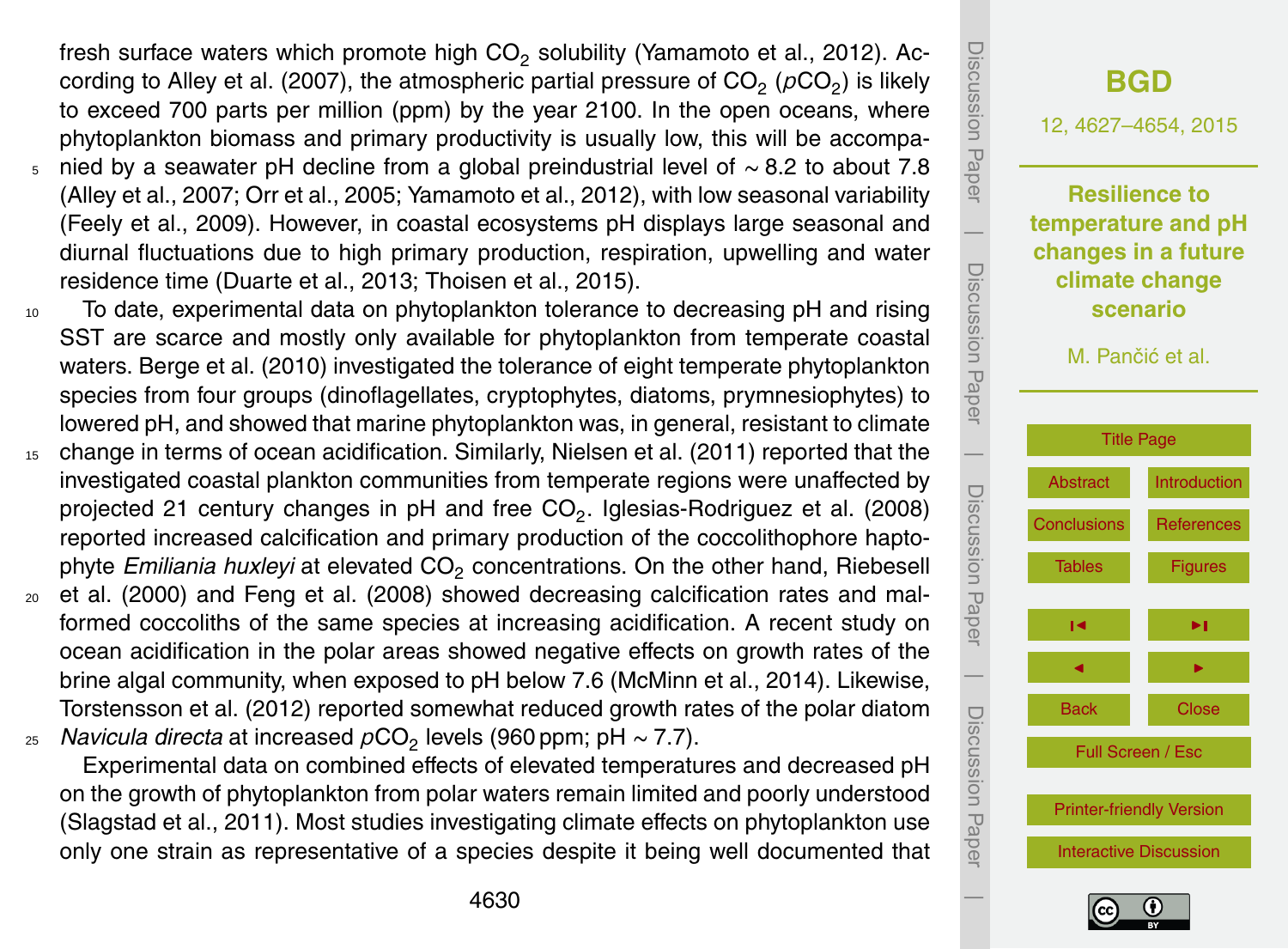species are genetically and physiologically diverse. Therefore, conclusions based on single strains could potentially be misguiding. The aim of the present study was to simulate pH and temperature changes from present to probable future levels, to be able to evaluate their potential impact on the growth of the polar diatom species *Fragilariop-*

- <sup>5</sup> *sis cylindrus* (Grunow) Krieger, based on six strains of the species. *F. cylindrus* is one of the most widespread and common diatoms in polar and sub-polar regions (Kang and Fryxell, 1992; Lundholm and Hasle, 2008), and an important species in terms of biomass and primary production during spring blooms in the Arctic Sea (von Quillfeldt, 2000). It is common in pack ice as well as in the water column throughout the year
- <sup>10</sup> (Kang et al., 1993; Kang and Fryxell, 1992), although its relative abundance considerably decreases after late spring (von Quillfeldt, 2000).

## **2 Materials and methods**

#### **2.1 Cultures**

Water samples were collected from Disko Bay (69°11 N, 53°31 W) on the west coast <sup>15</sup> of Greenland. Six different clonal strains (D3G1, D4D11, D10A12, D5A4, D8F4 and D8G3) of *Fragilariopsis cylindrus* were isolated into clonal cultures in April (D3G1 – 23 April 2011, D4D11 and D10A12 – 26 April 2011, D5A4 – 29 April 2011) and May (D8F4 and D8G3 – 7 May 2011) 2011 by isolating single cells or single chains. The strains were cultured at 4 °C at 20–30 µmol photons m $^{-2}$  s $^{-1}$  following a light : dark cycle <sup>20</sup> of 16 : 8 h, and the medium used was L1 (Guillard and Hargraves, 1993) based on autoclaved 0.2 µm filtered seawater with a salinity of 33.

# **2.1.1 Experimental setup**

The experiments were carried out at three different temperatures, 1, 5, and  $8^{\circ}$ C, and four different pH treatments, pH 8.0, 7.7, 7.4, and 7.1. The experiments were designed <sup>25</sup> to ensure that the cells were kept in the exponential growth phase; hence, for the total

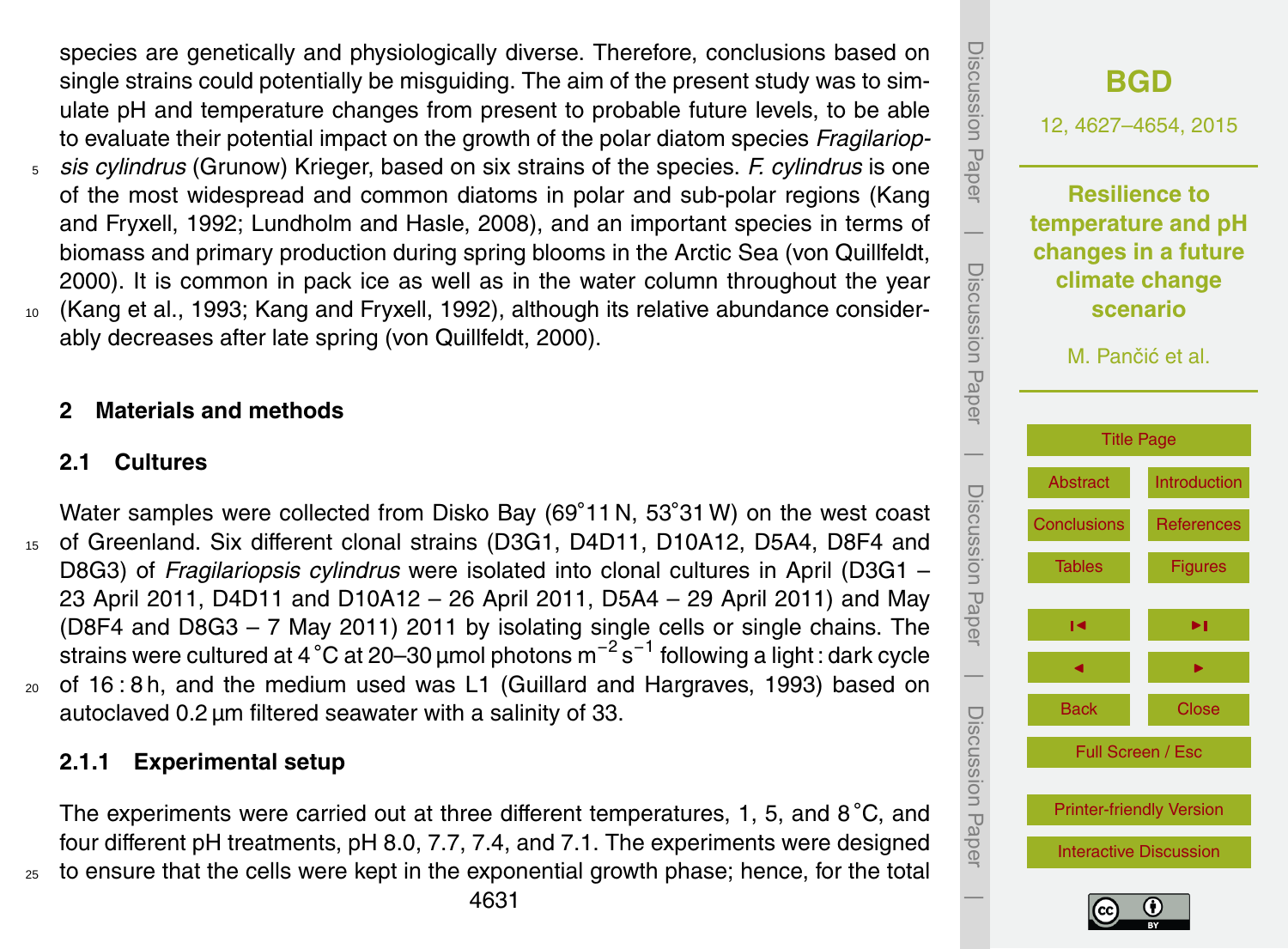duration of the experiments, maximum growth rates were observed. The first set of experiments with six strains (D3G1, D4D11, D10A12, D5A4, D8F4 and D8G3) was carried out at 5 °C and all four pH treatments. Based on these results, the second set of experiments was carried out with a reduced number of strains (D3G1, D4D11 and

 $5-D10A12$ ) at 8 °C and with all the pH treatments, and the last set with the same reduced number of strains at 1 °C. The cells were exposed to 90–100 µmol photons  $m^{-2} s^{-1}$ , following a light : dark cycle of 16 : 8 h.

For acclimation, each of the six strains was grown in L1 medium, based on  $0.2 \mu m$ filtered seawater, with a pH value of 8.0, at a temperature of  $5^{\circ}$ C, and at a light intensity

- <sup>10</sup> of 90–100 μmol photons m<sup>-2</sup>s<sup>-1</sup> for two days. Three of the strains were acclimated to 8 and 1 °C, in steps of ~ 2 °C per day. After two days of acclimation, pH of the cultures was lowered to pH 7.7, 7.4 and 7.1 in steps of 0.3 pH units every 24 h by addition of strongly acidified L1 medium (pH  $0.49 \pm 0.02$ ). The pH level of the acidified L1 medium was lowered by using gaseous CO $_2$  (Air Liquid Denmark A/S. UN 1013 Carbon Dioxide,
- <sup>15</sup> Class 2, 2A, ADR). During the days of acclimation to different temperatures and pH treatments, the strains were grown in 65 mL flasks with L1 medium and exposed to the same light intensity (90–100 µmol photons m<sup>-2</sup>s<sup>-1</sup>) following a light∶dark cycle of 16 : 8 h. The L1 growth medium was selected to ensure nutrient-replete conditions for the algal cultures during the experiment (Lundholm et al., 2004).
- $20$  The experimental flasks (65 mL) were inoculated with a cell concentration of 1000 cells mL<sup>-1</sup> and L1 medium of the pH-specific value. All experiments were performed in triplicates. For enumeration of cells, 2 mL were withdrawn and fixed with 30 µL of acidic Lugol's solution (2 % final concentration). Before sub-sampling, each flask was gently rotated vertically at least 15 times to ensure that the cells were equally distributed. Sub-
- <sup>25</sup> sampling was carried out at approximately 10 a.m. every day, starting with those grown at pH 7.1 and followed by those at 7.4, 7.7 and 8.0. Volumes removed for sub-sampling were replaced with equal volumes of adjusted L1 medium. To avoid large fluctuations of pH, the cultures were diluted on a daily basis with pH-specific media. If desired pH was not obtained after dilution, a few drops of acidified L1 medium were added to



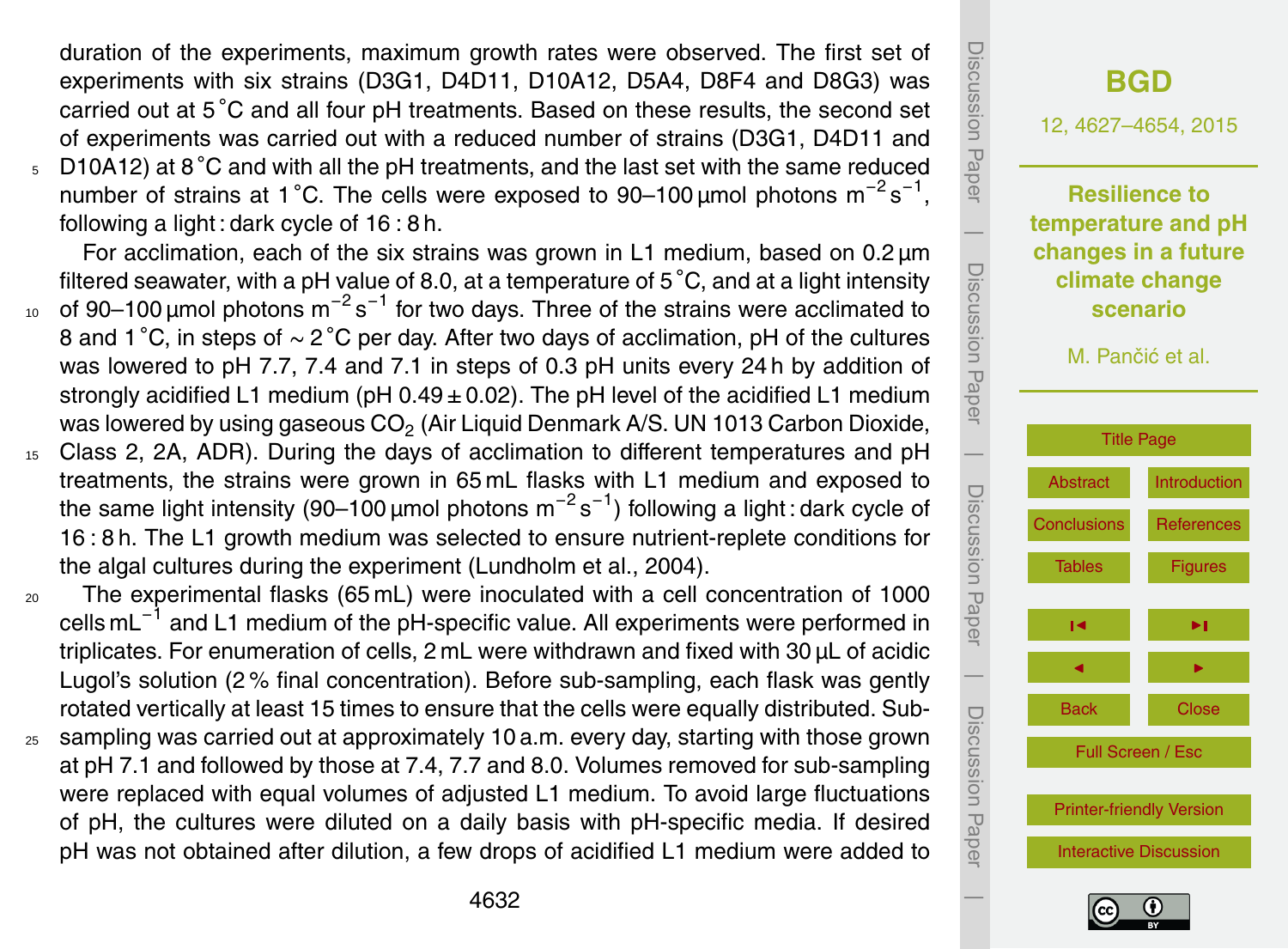lower pH of the samples. The pH level was measured before and after dilution. For cell counting, an inverted light microscope (OLYMPUS CKX31, 100× magnification) and a Sedgewick-Rafter chamber were used, and a minimum of 400 cells from each sample was counted, corresponding to a deviation of  $\pm 10\%$  using 95% confidence <sup>5</sup> limits (Utermöhl, 1958). Sampling was initiated on day 3 to allow the experimental cultures to acclimate to the experimental conditions and to overcome the initial lag phase (day 0–2). Thus, the time period from day 0 to day 3 was considered as part of the acclimation period and not included in the results.

Temperature and pH were measured using a WTW pH 340i pH-meter with a SenTix <sup>10</sup> 41 electrode, with a sensor detection limit of 0.01. The pH electrode was calibrated weekly (2 point calibration) using Sentron buffers of pH 7.0 and 10.0 dilutions.

# **2.1.2 Dissolved inorganic carbon and nutrients**

The concentration of dissolved inorganic carbon (DIC) in fresh media (all four pH treatments) was measured in triplicate. Measurements were done using an infrared gas <sup>15</sup> analyzer (IRGA) and a bicarbonate standard solution (2 mmol L<sup>-1</sup>), as described in Nielsen et al. (2007). The concentration of carbon species (bicarbonate ion  $HCO_3^-$ , carbonate ion  $CO_3^{2-}$ , and dissolved carbon dioxide  $CO_2$  (aq) and carbonic acid  $H_2CO_3$ ) in the media was calculated from pH, salinity, temperature and DIC, using the CO2SYS.XLS program (*set of constants*: K1, K2 from Mehrbach et al., 1973 refit  $_{\rm 20}$  by Dickson and Millero, 1987; KHSO<sub>4</sub> from Dickson, 1990; *pH scale* as seawater scale (mol kg−<sup>1</sup> -SW), Lewis and Wallace, 2014).

Samples (3mL × 50 mL) for measurements of inorganic nutrients (nitrate  $NO_3^-$ , phosphate PO $_4^{3-}$  and silicate Si(OH)<sub>4</sub>) were taken from L1 medium (pH 8.0) and frozen immediately. The samples were analyzed at the Institute for Bioscience, University of <sup>25</sup> Aarhus, following procedures of Hansen and Koroleff (2007).



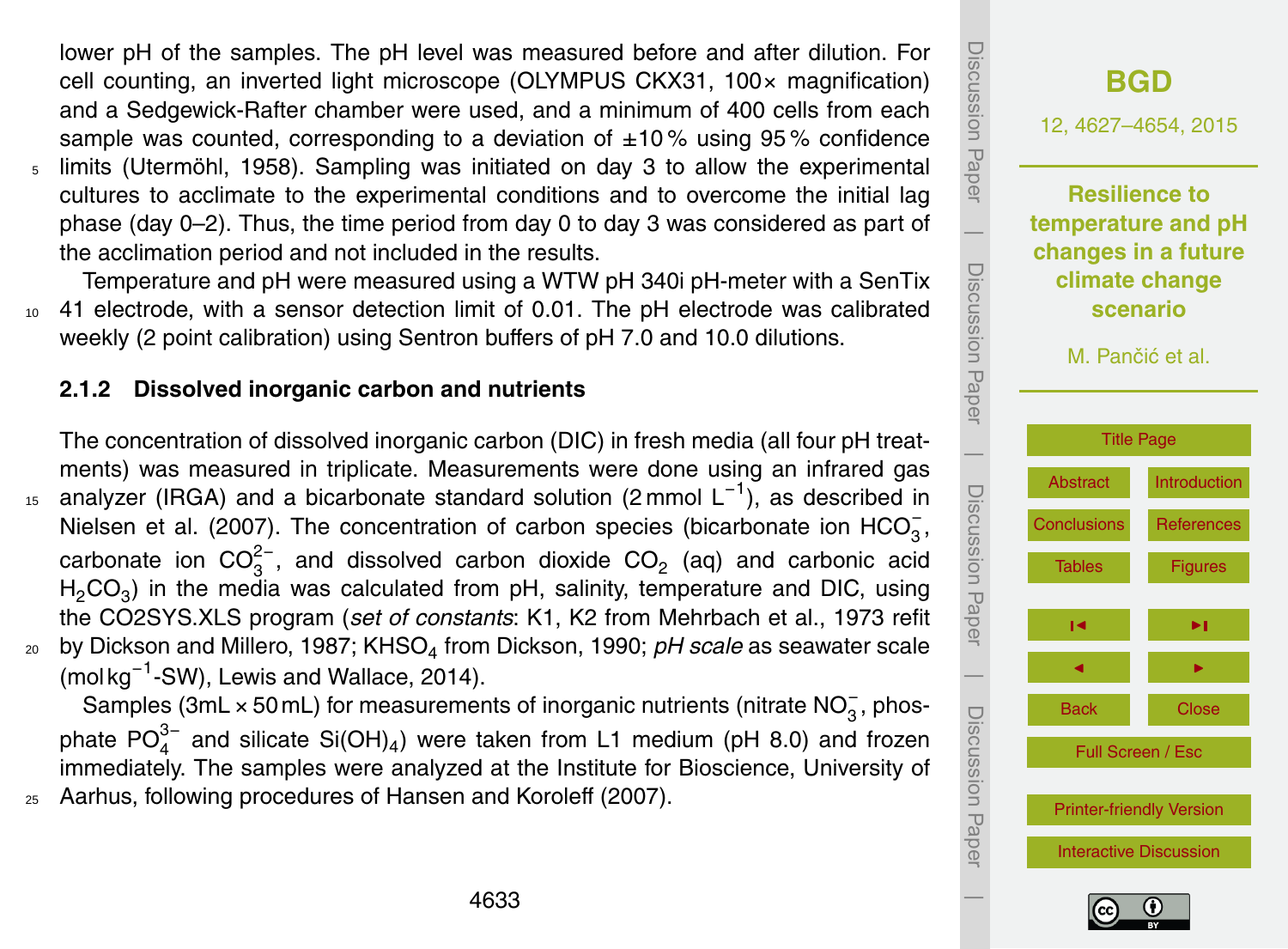#### **2.1.3 Maximum growth rates**

Assuming exponential growth of the cells, the maximum growth rates were calculated from the logarithmic curves of cell growths (logarithmic cumulative cell concentrations vs. days) using the equation

 $\mu_1 = \ln N_0 + \mu (t_1 - t_0)$ , (1)

where  $N_0$  and  $N_1$  are the number of cells at time  $t_0$  and  $t_1$ .

The maximum growth rate for a given strain and pH treatment at a specific temperature was calculated employing linear regression for the steepest part of the growth curve. Linear regression was carried out for each replica of the strain at a given treat-<sup>10</sup> ment, and the mean of maximum growth rates of the three replicates at a given treatment was taken as the maximum growth rate for that combination of strain and treatment. The temperature coefficients,  $Q_{10}$  for the growth rates, as a consequence of increased temperature by 10 ◦C, were calculated according to the equation

$$
Q_{10} = \left(\frac{\mu_{T_2}}{\mu_{T_1}}\right)^{\left(\frac{10}{T_2 - T_1}\right)},\tag{2}
$$

<sup>15</sup> where  $\mu_{71}$  and  $\mu_{72}$  are the maximum growth rates at temperatures  $T_1$  = 1 °C and  $T_2$  = 8 ◦C.

#### **2.2 Molecular characterization**

All six *F. cylindrus* strains (D3G1, D4D11, D10A12, D5A4, D8F4 and D8G3) were used for molecular characterization of ITS1, 5.8S and ITS2 (ITS – Internal transcribed <sup>20</sup> spacer) of the nuclear rDNA. Cells of each of the six strains were concentrated and frozen. DNA extractions, sequencing and alignment followed Lundholm and Hasle (2008).

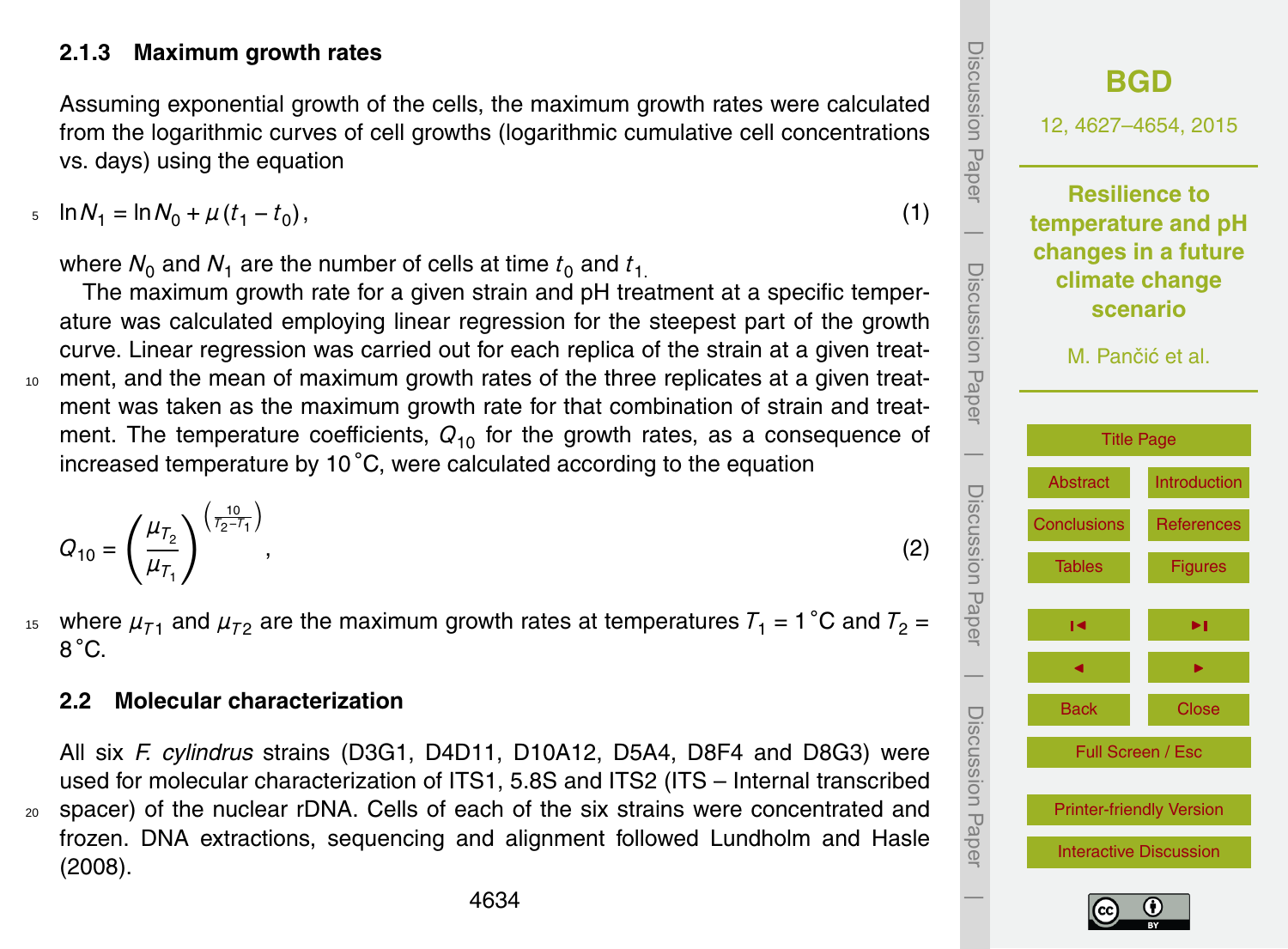## **2.3 Statistical analyses**

All analyses were performed using IBM SPSS Statistics (version 22). Differences between the treatments were tested using two-way ANOVA, with Bonferroni's correction and Student's *t* test. The normal distribution of data was tested using a Shapiro–Wilk <sup>5</sup> test. Levene's test verified the equality of variances in the data (homogeneity of variances). The level of significance used was 0.05.

#### **3 Results**

## **3.1 Growth of** *Fragilariopsis cylindrus* **strains**

All strains, cultivated at all combinations of three different temperatures and four differ-<sup>10</sup> ent pH treatments, grew exponentially as a function of time, with an acclimation period of three days (Fig. S1 in the Supplement). The differences in growth rates within and among the strains were tested using two-way ANOVA, and a significant interaction between temperature and pH on growth rate was found (all *P* values *<* 0.05). This means that the effect of temperature on growth rates depends on pH, and vice versa.

## <sup>15</sup> **3.1.1 Growth vs. temperature – at four different pH treatments**

A general positive effect of increased temperature on the growth rates was observed at all four different pH treatments (Fig. 1). Comparisons of the maximum growth rates among the three different temperatures showed highest growth rates at 8 °C in all four pH treatments, followed by those at 5 and 1  $^{\circ}$ C (Fig. 1). The trend was the same for each 20 of the three strains, D10A12, D4D11 and D3G1. The resulting  $Q_{10}$  values according to Eq. (2) are shown in Table 1. The  $Q_{10}$  values illustrate that the growth rates, as a consequence of increased temperature by 10 °C are a strain-specific feature, e.g. growth rate of strain D3G1 increased rapidly with increasing temperature by *Q*<sup>10</sup> value of 3.35 (pH 7.1), whereas growth rate of strain D10A12 increased by 1.29 (pH 7.1).



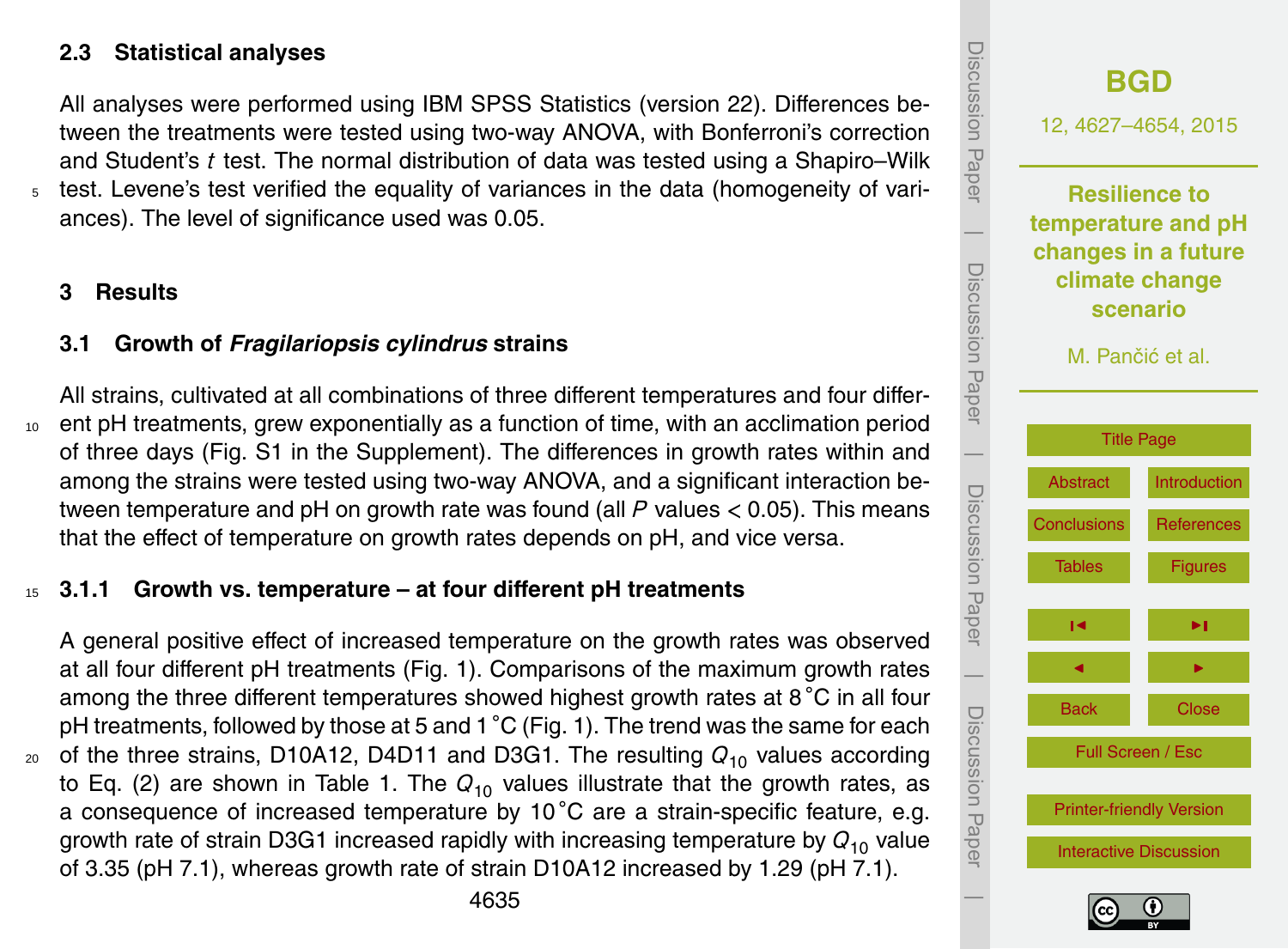Strain D10A12 showed the overall highest growth rates at the highest temperature (8 $\degree$ C). At pH 7.1, significant differences were found between the growth rates at 1 $\degree$ C and the two higher temperatures (5 and  $8^{\circ}$ C). At pH 7.4 and 8.0, significant differences were observed among all temperatures, whereas at pH 7.7, significant differences were found between 8 ◦ <sup>5</sup> C and the two lower temperatures (*P <* 0.05; Fig. 1a, Fig. S2a). In strains D4D11 and D3G1, significant differences were found between the growth rates for all combinations of treatment (pairwise comparisons, *P <* 0.05; Fig. 1 b and c, Fig. S2b and c).

# **3.1.2 Growth vs. pH – at three different temperatures**

<sup>10</sup> A general negative effect of increased acidification at three different temperatures on the growth rates was observed (Fig. 2).

At 5<sup>°</sup>C, the maximum growth rates were highest in strains D5A4 and D10A12, irrespective of the pH treatment. The maximum growth rates of the three other strains (D4D11, D8F4 and D8G3) were approximately 50 % smaller than those of D5A4 and

- <sup>15</sup> D10A12 for every pH value, but approximately twice as high as the lowest growth rates observed in strain D3G1 (Fig. 2b, Table S1 in the Supplement). Within the pH 7.1 treatment, significant differences were observed among the growth rates of all the strains (*P <* 0.05), except between D8G3 and D4D11, and D5A4 and D10A12 (*P >* 0.05; Fig. S3-IIa). Within the pH 7.4 and 7.7 treatments, significant differences  $_{20}$  between the growth rates of each pair of the strains were observed ( $P < 0.05$ ), except
- between D8G3 and D4D11 (*P >* 0.05; Fig. S3-IIb-c). Within the 8.0 pH treatment, significant differences were observed among the growth rates of all the strains (*P <* 0.05; Fig. S3-IId).

Overall we found a decrease in growth rates from pH 8.0 to pH 7.1 at 5 ◦C (Fig. 2b, Ta-<sup>25</sup> ble S1), yet with variation among strains. In strain D8F4, the highest maximum growth rates were observed at pH 8.0, and gradually lower growth rates were observed with increasing acidification. The maximum growth rates in strains D4D11 and D5A4 overall decreased with increasing acidification, although a slight increase at pH 7.4 was ob-



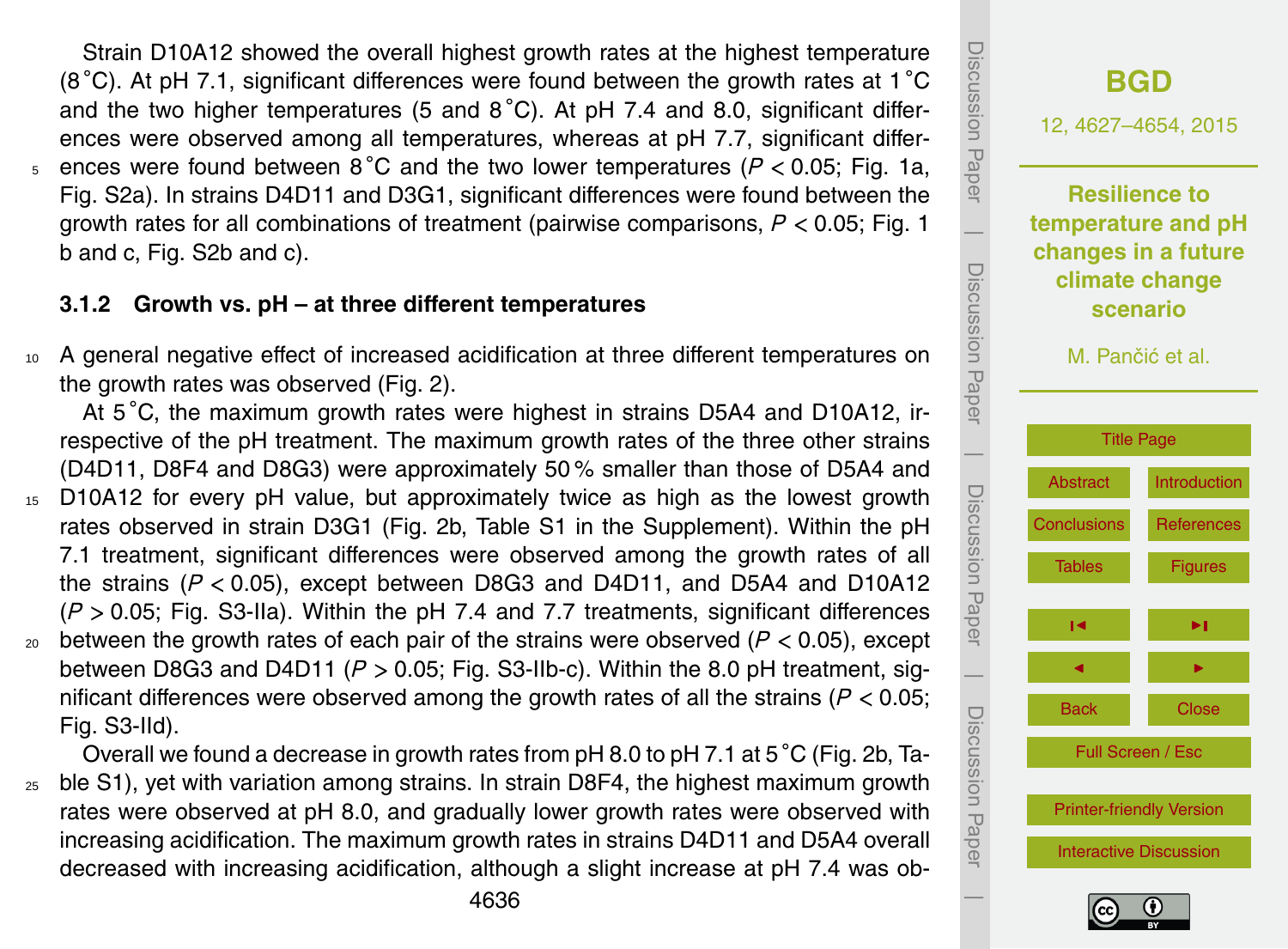served. In strains D8G3 and D3G1, the maximum growth rates increased from pH 8.0 to pH 7.4, and then decreased at pH 7.1. The maximum growth rates in strain D10A12 were approximately the same in all four pH treatments. In D4D11 and D3G1 strains, significant differences between the growth rates were observed for all combinations of

- <sup>5</sup> pH treatment (*P <* 0.05), and no significant differences for any pH combination in strain D10A12 (*P >* 0.05). Within strains D8G3 and D5A4, significant differences between the growth rates were observed for all combinations of pH treatment (*P <* 0.05), except for the pH combination 7.7–8.0 (*P >* 0.05). Similarly, significant differences between the growth rates for all combinations of the pH treatment (*P <* 0.05) apart from the pH <sup>10</sup> combination 7.4–7.7 were observed in strain D8F4 (pairwise comparisons, *P >* 0.05;
- Fig. S3-II).

At 1 °C, strain D10A12 exhibited the highest maximum growth rates, irrespective of the pH treatment (Fig. 2a). The maximum growth rates of strains D4D11 and D3G1 were approximately 50 and 70 % smaller than those of D10A12 for every pH value <sup>15</sup> (Fig. 2a, Table S2). Within all four pH treatments, significant differences between the

growth rates of each pair of strains were observed (*P <* 0.05).

For all three strains grown at 1 °C, the maximum growth rates at different pH treatments were highest at pH 8.0, and gradually decreased with increased acidification in strains D10A12 and D3G1. In strain D4D11, the maximum growth rates first de- $20$  creased from pH 8.0 to pH 7.7, then slightly increased at pH 7.4, and again decreased at pH 7.1 (Fig. 2a, Table S2). Within all three strains, significant differences among the growth rates were observed for all combinations of pH treatment (pairwise compar-

isons, *P <* 0.05; Fig. S3-I).

At 8 °C, the maximum growth rates were highest in strain D10A12, irrespective of the <sup>25</sup> pH treatment, followed by strain D4D11 (∼ 30 % lower) and strain D3G1 (∼ 60 % lower) (Fig. 2c, Table S3). In all four pH treatments, significant differences were observed among the growth rates of each pair of the strains (*P <* 0.05).

In the three strains grown at  $8\degree C$ , the maximum growth rates were highest at pH 8.0, and gradually lowered with increasing acidification (Fig. 2c, Table S3). In D3G1 strain,



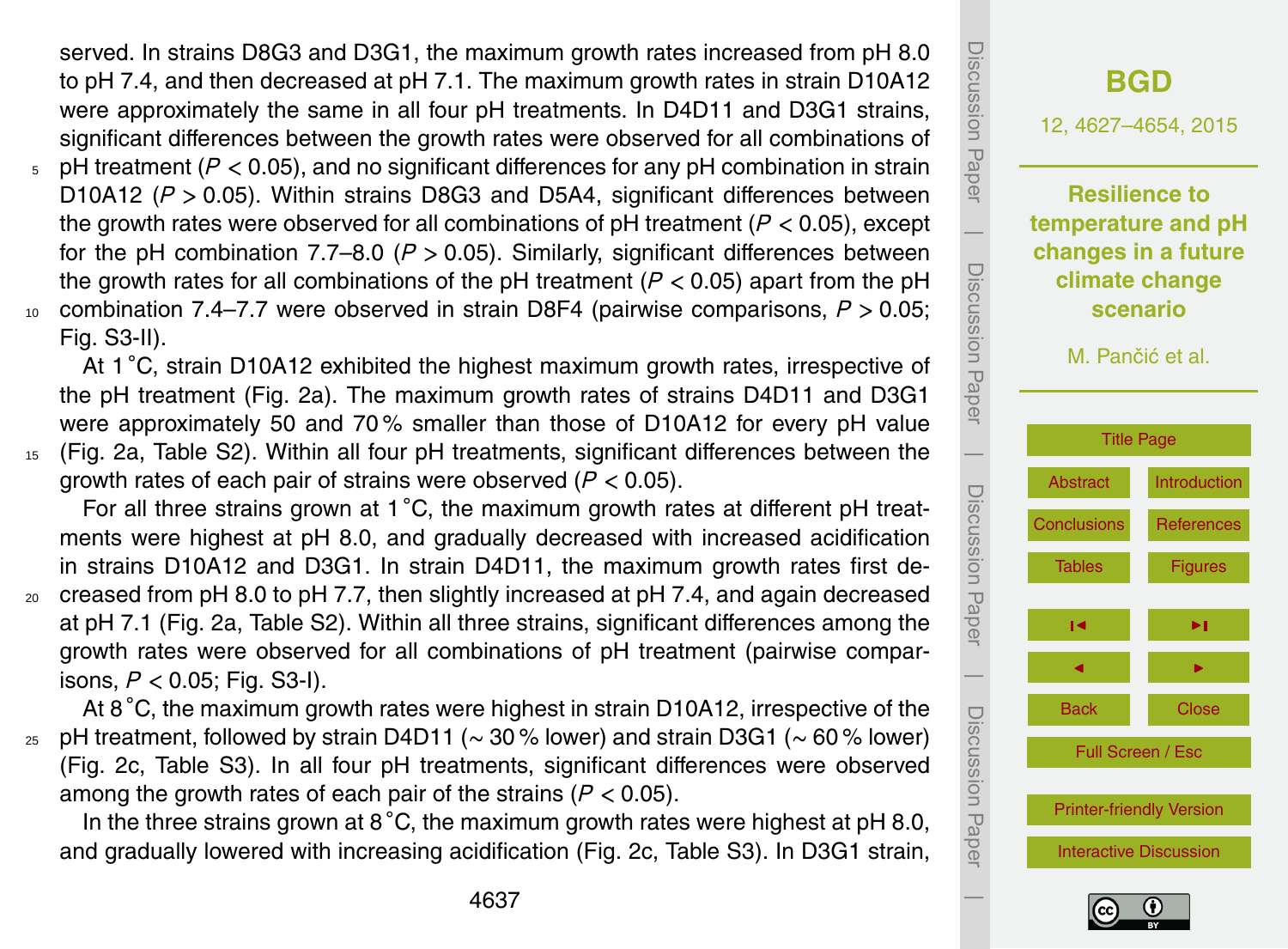significant differences were observed among the growth rates for all combinations of pH treatments (*P <* 0.05). Significant differences among the growth rates for all combinations of the pH treatments except for the pH combination 7.4–7.7 (P *>* 0.05) were observed in strains D10A12 and D4D1 (pairwise comparisons, *P <* 0.05; Fig. S3-III).

# <sup>5</sup> **3.2 Experimental temperature, pH, DIC and nutrients**

Temperature and pH in the experimental treatments fluctuated minimally around the designated values (*<* 0.05 ◦C and *<* 0.03 units, respectively) (Fig. 3, Table 2). The DIC concentrations increased with decreasing pH of the medium. In all treatments, the concentration of HCO<sub>3</sub> exceeded 90% of the total inorganic carbon, with the highest share being observed at pH 7.1, and the lowest at pH 8.0. The concentration of  $CO<sub>2</sub>$ 10 (aq) and H<sub>2</sub>CO<sub>3</sub> decreased with increasing pH, from 199.8 ± 4.3 µmol L<sup>-1</sup> at pH 7.1 to 24.3±1.4 μmol L $^{-1}$  at pH 8.0, whereas the concentration of CO $_3^{2-}$  increased from 16.9± 0.4 μmol L $^{-1}$  at pH 7.1 to 96.7 ± 4.9 μmol L $^{-1}$  at pH 8.0 (Table S4). The concentrations of nutrients NO<sub>3</sub>, PO $_4^{3-}$  and Si(OH)<sub>4</sub> from L1 medium (pH 8.0) were 523.04 ± 5.70 μM,  $30.06 \pm 0.85$  µM and  $47.44 \pm 4.03$  µM, respectively, which fitted the Si: N: P = 16:16:1 ratio of marine diatoms (Justić et al., 1995).

#### **3.3 Molecular identification**

The sequences of ITS1, 5.8S and ITS2 of all six strains were identical to each other and also identical to strain Real9 of *F. cylindrus* in Genbank with accession number <sup>20</sup> EF660056, confirming their identity and similarity.



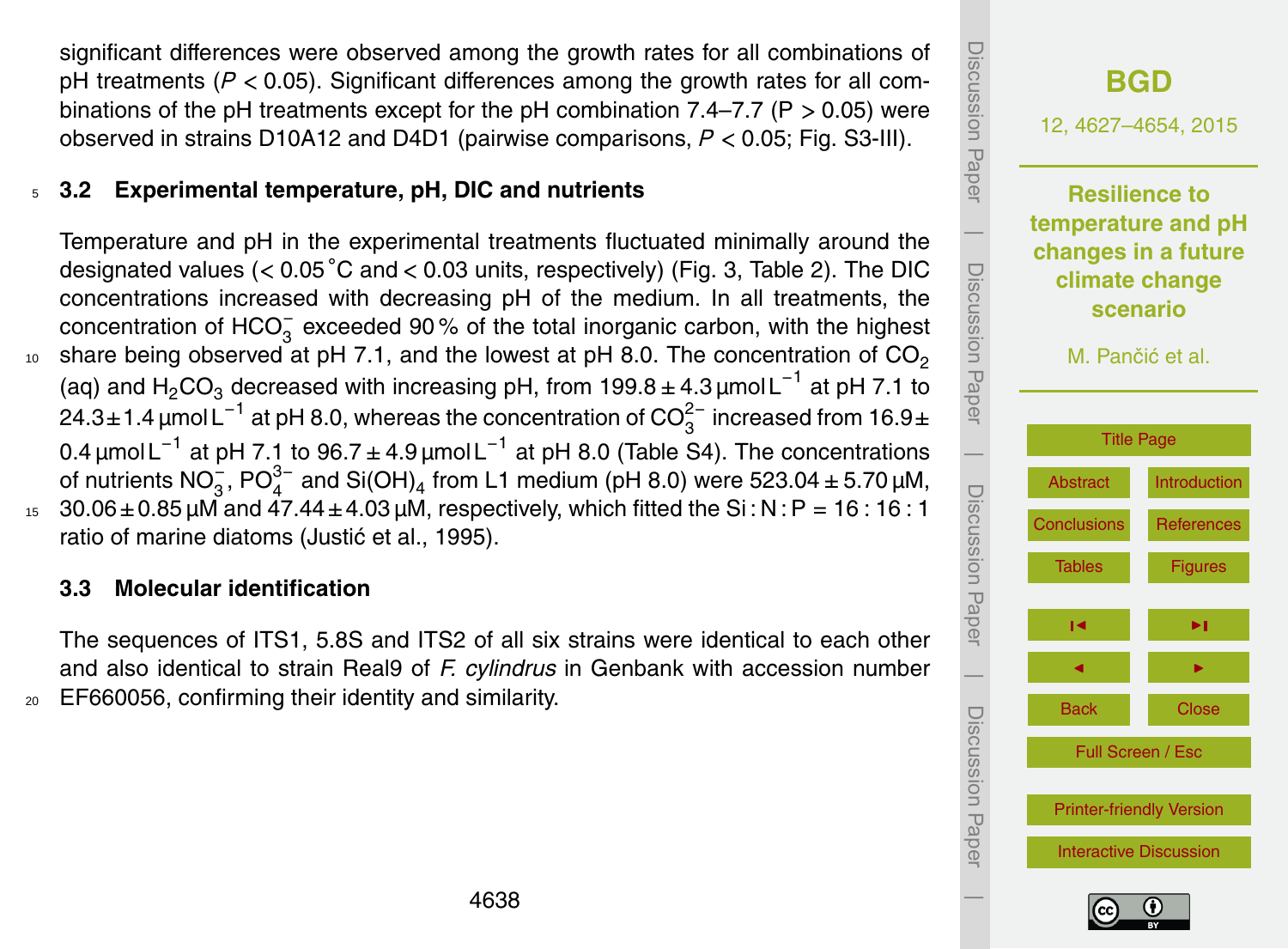#### <span id="page-12-0"></span>**4 Discussion and conclusions**

# **4.1 Growth of multiple strains of the Arctic diatom** *Fragilariopsis cylindrus* **at different temperatures and pH**

*Fragilariopsis cylindrus* is an ecologically important polar sea-ice and phytoplankton <sup>5</sup> species, and as a model organism it may help us improve the understanding of the consequences resulting from changes in the atmospheric  $CO<sub>2</sub>$  concentration and concurrent SST rise in high-latitude environments. By manipulating temperature and pH levels in laboratory experiments, plausible future climate change scenarios were simulated. Throughout the experiment, the temperature and pH of the experimental treat-10 ments fluctuated minimally (< 0.05 °C and < 0.03 units, respectively; Table 2), making the treatments clearly separate from each other, and thus enabling an evaluation of the combined effects of ocean acidification and temperature on several strains of a microalgal species.

# **4.1.1 Combined effects of temperature and pH on growth of the multiple** *F.* <sup>15</sup> *cylindrus* **strains**

Future marine phytoplankton will not be exposed solely to a decrease in pH but also to other concurrent changes such as increased SST, which is why it is important to consider cumulative effects of multiple climate stressors (e.g. present study; Schlüter et al., 2014; Xu et al., 2014). This study showed a statistically significant interaction <sup>20</sup> between pH and temperature on the growth of all *F. cylindrus* strains cultivated at four pH treatments and three temperatures (two-way ANOVA, *P <* 0.05). An overall positive effect of increased temperature and alkalinisation on the growth rates at the same time was detected for *F. cylindrus*, despite the variability in strain-specific responses (Figs. 1 and 2).

<sup>25</sup> The variation in the growth rates within a single species suggests variation in evolutionary potential within species (Beaufort et al., 2011; Langer et al., 2009), which is



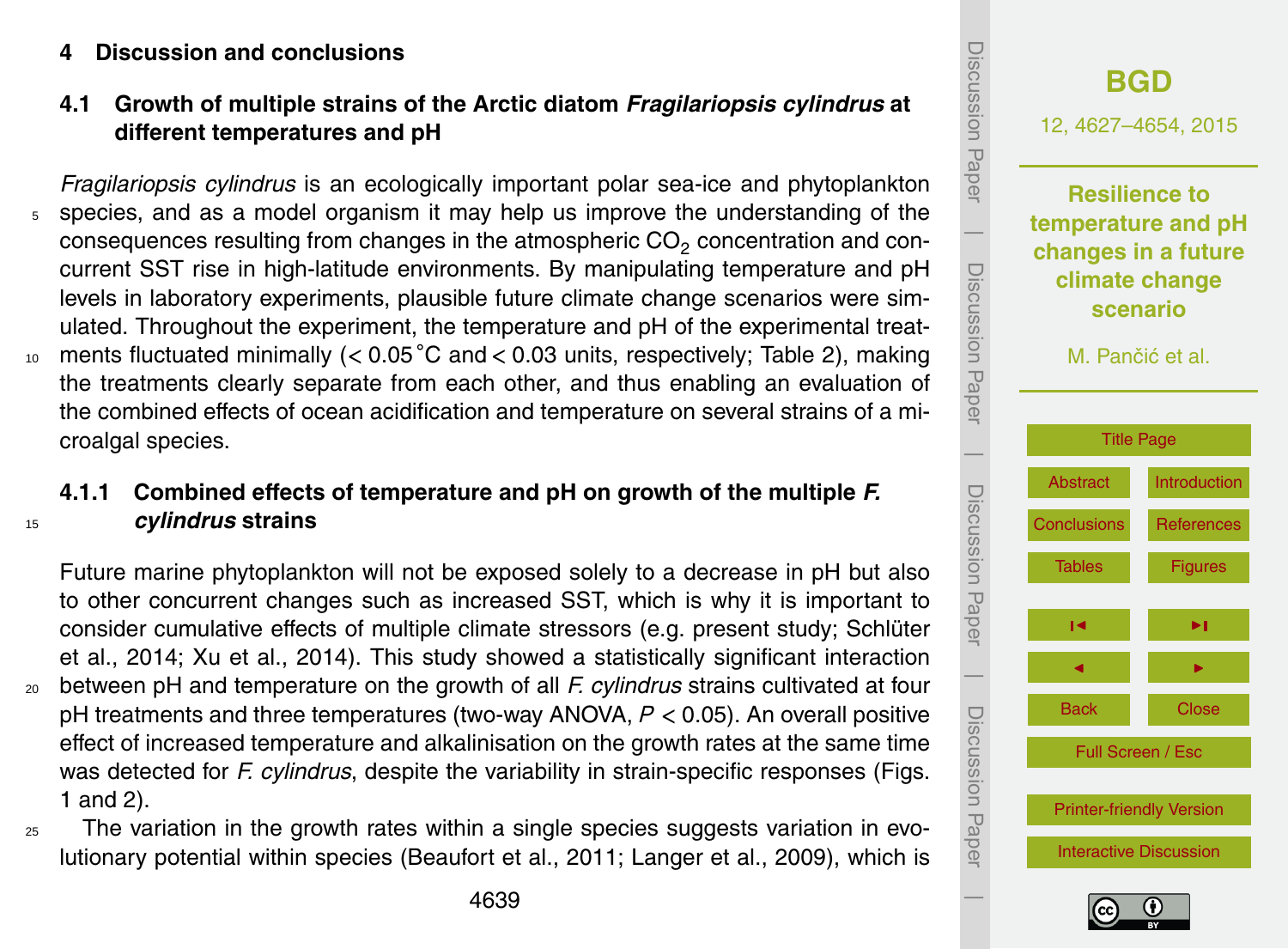why it is important to take intra-specific diversity into account when trying to understand the physiology and evolution of natural populations (Collins et al., 2014). This study showed that different strains of *F. cylindrus* can be affected by climate change in different ways. At a temperature of 5 ◦C and different pH treatments, some strains <sup>5</sup> experienced positive, negative or no effects when treated with specific pH treatment. In contrast, a more general pattern in growth rates was observed at 1 and 8 ◦C at specific pH treatments – (1) the growth rates of all three strains increased with alkalinity (from pH 7.1 to 8.0), and at the same time (2) all three strains exhibited highest growth rates at pH 8.0 which further increased with elevated temperature (from 1 to 8 ◦C). These two <sup>10</sup> observed patterns illustrate that the combination of both parameters counterbalances each other. Here is why: if the growth rates of the three strains observed at pH 8.0 and temperature 1 °C, which represent the present conditions in the Arctic environments, are compared with the growth rates obtained at pH 7.7 and temperature 5 ◦C, which are the conditions expected by the year 2100, no effect of the elevated temperature and 15 acidification can be found (e.g. D3G1  $\mu = 0.22 \pm 0.00$  and  $\mu = 0.23 \pm 0.00$ , respectively).

Similar results were observed for *F. cylindrus* strain from the Antarctic when exposed to pH 7.8 and temperature of  $6^{\circ}$ C (Xu et al., 2014).

In contrast, if one parameter is examined at a time, a general positive effect of increased temperature (see Sect. 4.1.2), and a general negative effect of increased acid-

- <sup>20</sup> ification (see Sect. 4.1.3) is found. However, one has to take into consideration that the largest variability was found among the strains. Some strains showed better performance than others when cultivated in the same conditions, indicating that these strains may display high resilience to the changes in pH and temperature predicted for the 21 century (e.g. present study; Kremp et al., 2012; Langer et al., 2009). Climate change
- <sub>25</sub> may therefore lead to alterations in strain composition, with the strains exhibiting high phenotypic plasticity, in terms of temperature and pH tolerance, dominating the population. To our knowledge, this is the first study reporting the intra-specific variability of a phytoplankton species from the polar environments in response to elevated temperatures and ocean acidification.



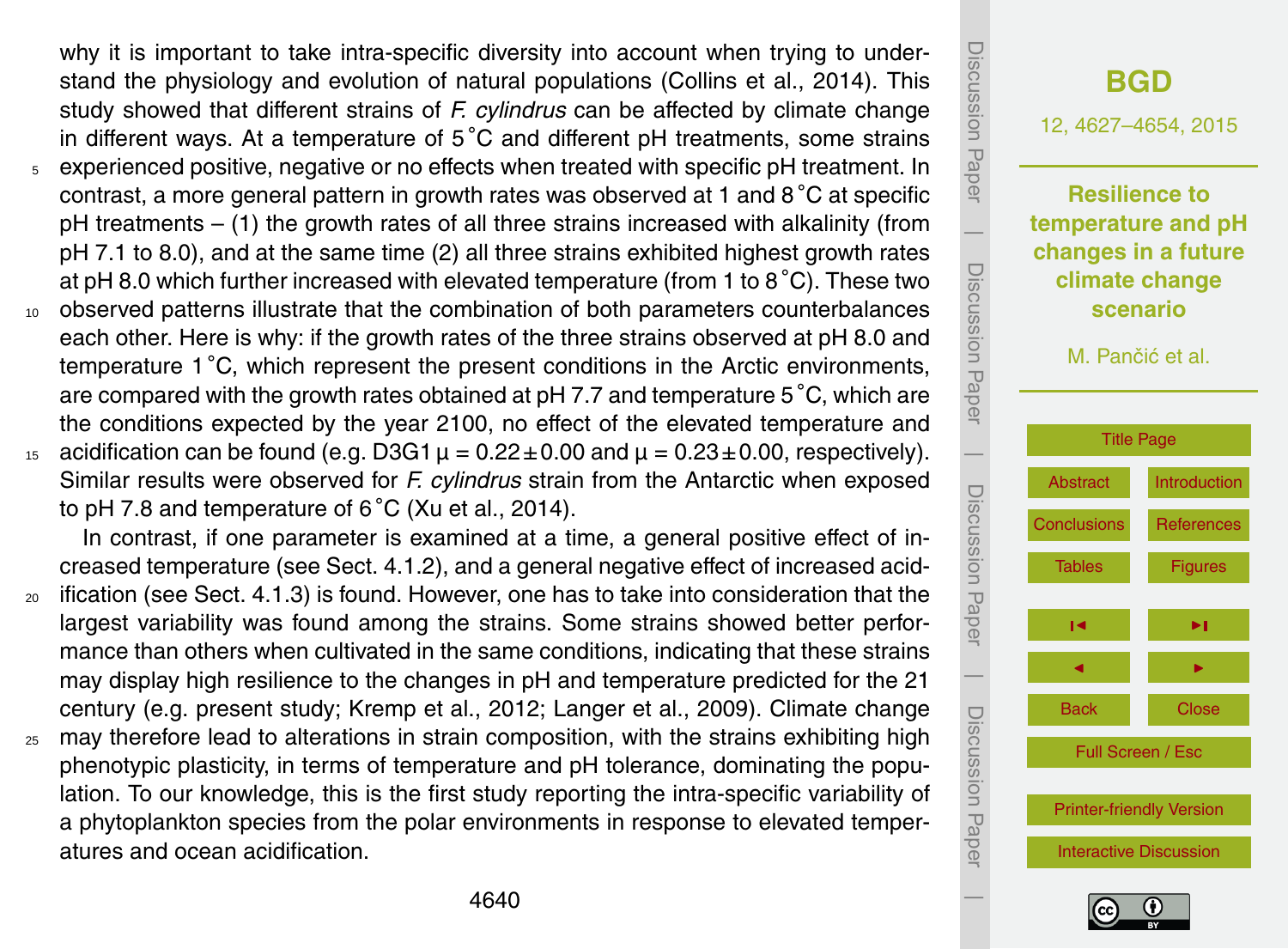## **4.1.2 Effects of temperature on growth of the multiple** *F. cylindrus* **strains**

A change of temperature had significant effects on *F. cylindrus* growth rates (Fig. 2). The increasing growth rates correlated to elevated temperatures despite the variability in strain-specific responses. One of the fastest growing strains (D10A12) generally <sup>5</sup> exhibited 50 % higher growth rates than the other strains, irrespective of the treatment. The growth rates were always highest at  $8^{\circ}$ C regardless of pH. The slowest growing strain (D3G1) displayed the biggest differences in growth rates when cultured at elevated temperatures, with ∼ 50 % higher growth rates at 8 ◦C compared to those at 1 ◦C. The fastest growing strain (D10A12) exhibited ∼ 20 % higher growth rates at 8 ◦C com-<sup>10</sup> pared to 1 °C. The resulting  $Q_{10}$  values were found to be strain-specific, ranging from 1.29 to 3.35 (1–8 ◦C; Table 1). These results are in agreement with findings on *F. cylindrus* exhibiting increased growth rates at elevated temperatures by approximately 45 % (*Q*<sup>10</sup> <sup>=</sup> 2.28) in the temperature range of <sup>−</sup>1–7 ◦C (Mock and Hoch, 2005). Likewise, Torstensson et al. (2012) reported that at elevated temperatures (from 0.5 to 4.5 °C)

- <sup>15</sup> the growth rates of the benthic/sea ice diatom *Navicula directa* increased by approximately 43 %. As similar data on polar phytoplankton are restricted, the present study provides important information for evaluating the effects of temperature increase in polar areas. *Fragilariopsis cylindrus*, a polar microalgal representative, is well-adapted to a wide range of temperatures due to the phenotypic variation among strains and tem-<sup>20</sup> perature adaptation of individual strains. We found that increased temperatures had
- greatest impact on the slowest growing strain (Table 1, Fig. 2).

The noteworthy variability in strain-specific responses, with growth rates varying up to ∼ 65 % suggests that some strains perform better when exposed to perturbations in the environment than others (Fig. 2, Tables S1–3). This high phenotypic plasticity

 $25$  in terms of temperature tolerance could be explained by the large temperature fluctuations that occur concomitantly with changes in solar irradiance, which phytoplankton experiences on daily and seasonal bases in polar environments. In Disko Bay, the spring SST vary from  $-1.1 \pm 0.3$  to  $2.3 \pm 2.0$  °C (based on 4 year temperature data provided

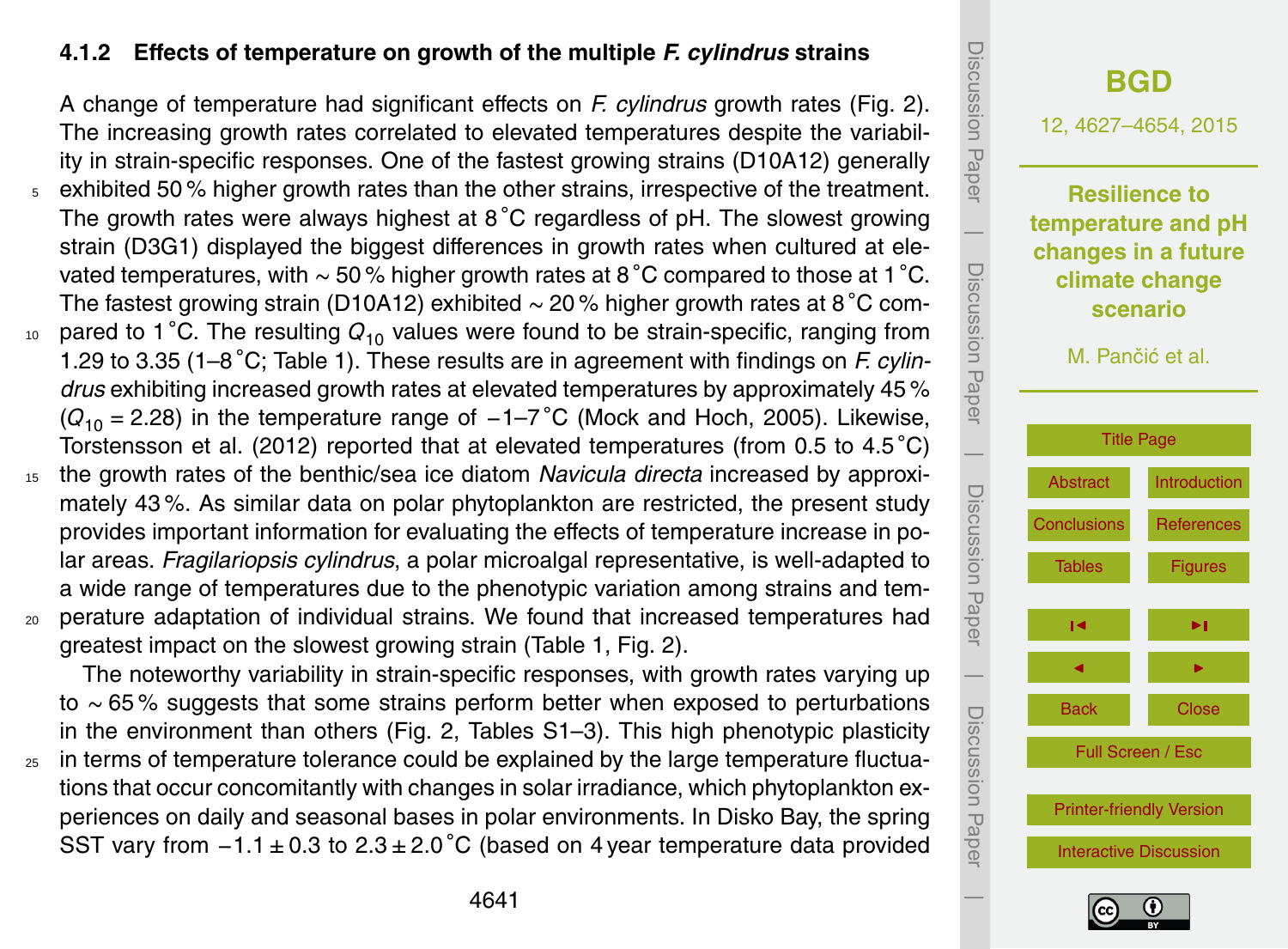- by DiskoBasis/Arctic Station, Faculty of Science, University of Copenhagen), and from  $-1.8$  to 6.7 °C during the year (Hansen et al., 2012) with an average SST of 1.8 $\pm$ 1.2 °C (March–December; DiskoBasis/Arctic Station). Similar intra-specific variation has also been observed among strains of the diatom *Skeletonema marinoi* from two geographic
- <sup>5</sup> areas. Kremp et al. (2012) reported that *S. marinoi* strains from the North Sea, which also experience large temperature fluctuations in their natural environment, uniformly exhibited higher growth rates at elevated temperatures (at 24 compared to 20 °C), indicating that the ability to adjust to varying temperature is advantageous for species. In contrast, *S. marinoi* strains from the temperate Adriatic Sea, where the tempera-
- <sup>10</sup> ture is known to be more stable, responded to elevated temperatures in different ways, with some strains being unaffected and others being positively or negatively affected by temperature changes (Kremp et al., 2012). The present study confirms previous notion of high intra-specific variability within species, and emphasizes, that this variation might be even larger than the variation observed due to changing environmental fac-<sup>15</sup> tors, stressing the need for several strains when exploring the environmental effects on species.
	- **4.1.3 Effects of pH on growth of the multiple** *F. cylindrus* **strains**
- Acidification results in both decreasing  $pH$  and increasing  $CO<sub>2</sub>$  concentration. Generally, rising CO<sub>2</sub> is considered to facilitate photosynthetic carbon fixation by some phy-<sub>20</sub> toplankton groups (Riebesell, 2004). The direct effect of changes in environmental pH is less clear but recent studies have shown that it can affect intracellular pH and membrane potential, as well as enzyme activity (McMinn et al., 2014). In the present study, the concentration of DIC and the carbon species at pH 8.0 corresponded well to the concentrations found in the ocean surface;  $\sim$  2 mmol L $^{-1}$  DIC, with  $\sim$  90 % HCO $_3^-$ ,  $\sim$  9 % <sub>25</sub>  $CO_3^{2-}$ , and ~1% CO<sub>2</sub> (aq) and H<sub>2</sub>CO<sub>3</sub> (Feely et al., 2009; Riebesell, 2004). DIC increased with increased acidification from  $\sim$  2.15 mmol L $^{-1}$  at pH 8.0 to  $\sim$  2.65 mmol L $^{-1}$





at pH 7.1 (Table S4), which is in agreement with the predictions by Feely et al. (2009).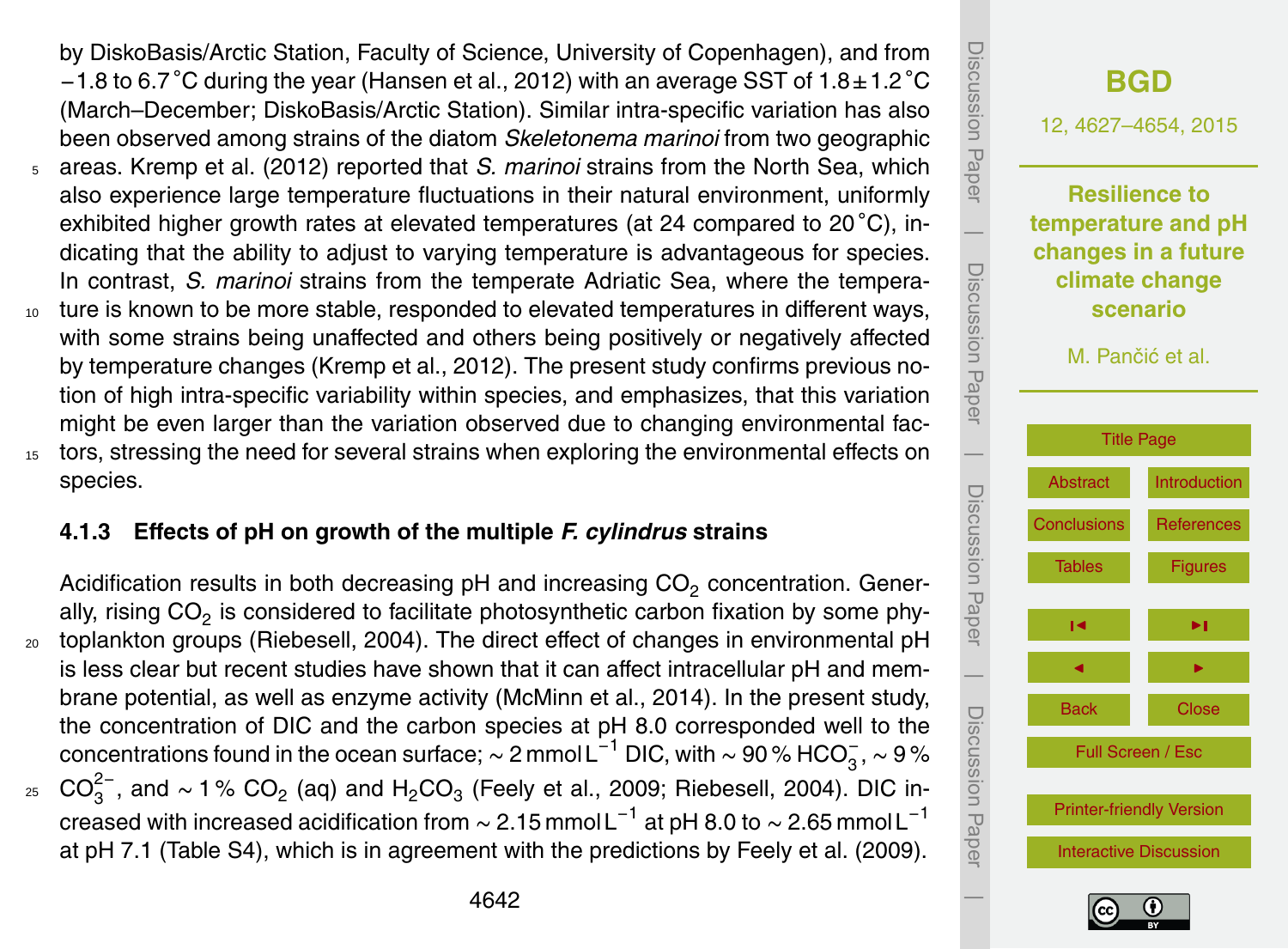The present study found a general negative effect of increasing acidification on *F. cylindrus* growth, and similarly to what was observed for temperature, a significant variability among the strains was observed (Fig. 1). A decrease in pH to 7.7, which is the expected global change in pH by the end of this century, and further decrease to

- <sup>5</sup> 7.4, negatively affected growth of most of the strains. Reduced growth rates by 2–23 % for a pH of 7.7 and 4–29 % for 7.4, were observed (compared to pH 8.0). On the other hand, some strains were unaffected by the increased seawater acidity, and some of them were even positively affected (the growth rates increased up to 15 % for a pH of 7.7 and 25 % for a pH of 7.4 compared to pH 8.0). A further decrease in pH to 7.1 re-
- 10 duced the growth rates of most of the strains by 20–37%, as compared to those at pH 8.0. Similarly, McMinn et al. (2014) reported that the brine algal community experienced significantly reduced growth rates at pH 7.6, and when treated at pH 7.2, the growth decreased by 50 % compared to a pH of 8.0. Reduced growth rates due to increased acidification were also observed in *Navicula directa*. At a  $\rho \mathrm{CO}_2$  level of 960 ppm (corre-
- <sup>15</sup> sponding to pH ∼ 7.7), the diatom experienced reduced growth by 5 % as compared to 380 ppm (corresponding to pH ~ 8.1) (Torstensson et al., 2012). Similar to our results, a recent study on ocean acidification in the Arctic marine ecosystem found decreased growth rates of the polar phytoplankton community when exposed to increased seawater acidity; community growth rates gradually decreased with increasing acidification
- $20$  (from 8.0 to 7.4) with a greater reduction at pH 7.1, where the community experienced reduced growth rates by 55 % as compared to pH 8.0 (Thoisen et al., 2015).

To date, studies on phytoplankton responses to ocean acidification have mainly been focused on temperate or tropical regions, and only a few studies have been carried out in polar regions (e.g. present study; McMinn et al., 2014; Thoisen et al., 2015; <sub>25</sub> Torstensson et al., 2012). However, increased  $\rho \mathrm{CO}_2^+$  (∼ 1000 ppm, which corresponds to pH ∼ 7.7) affected tropical phytoplankton communities, which were found to respond with decreased primary production by 7–36 % (Gao et al., 2012). In contrast, Berge et al. (2010) and Nielsen et al. (2010) showed that the growth of coastal marine phytoplankton was, in general, unaffected by ocean acidification (pH ∼ 7.0–8.5 and 7.6–8.0,



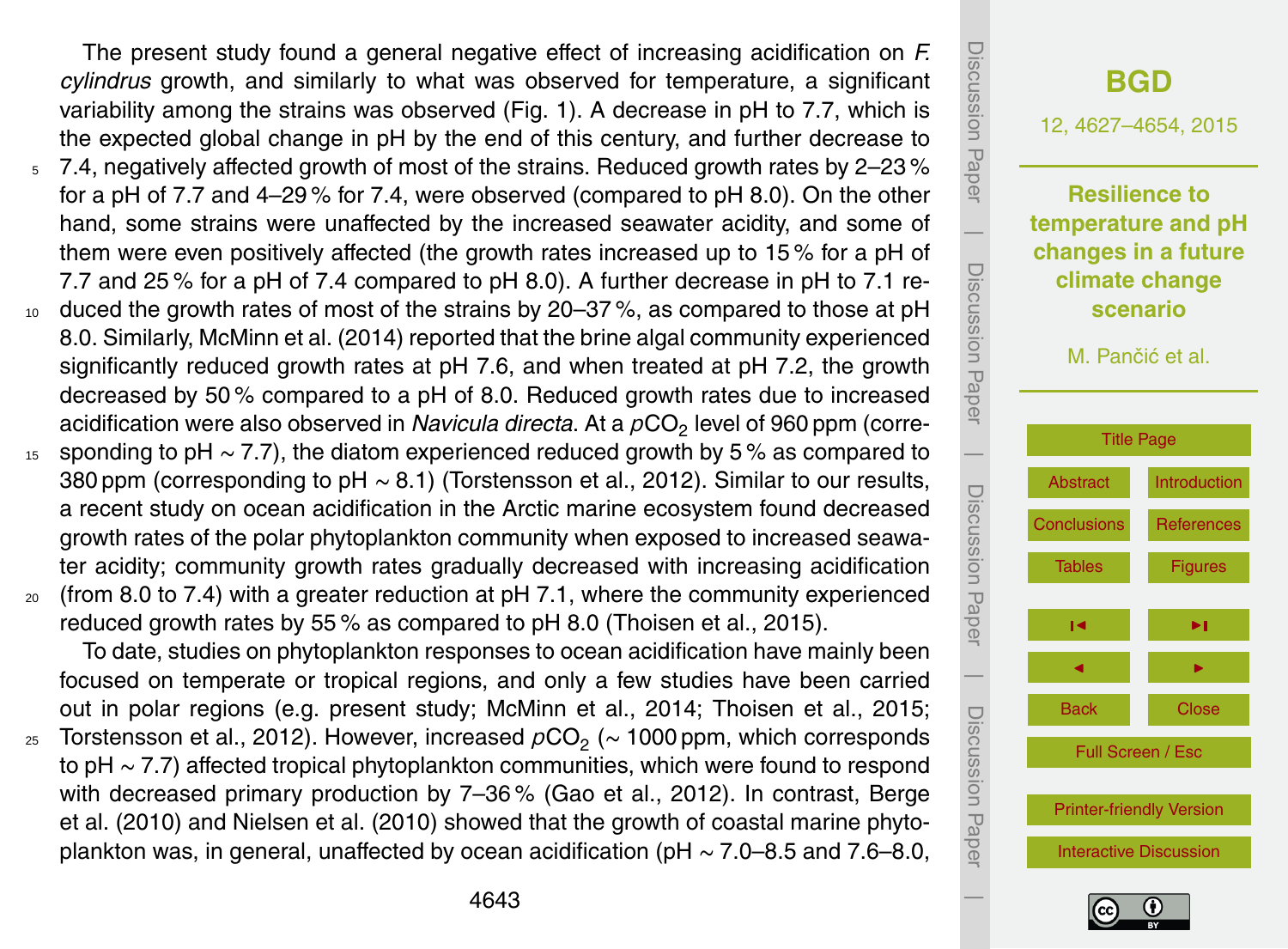respectively). They speculated that common natural pH fluctuations in coastal regions made phytoplankton more pH-tolerant in these areas and therefore growth was not affected. Similar pH fluctuations were observed in the Arctic coastal waters (Disko Bay) during the spring bloom in 2012, with a pH gradient of 7.5–8.3. The pH fluctuation <sup>5</sup> was found to be caused by the transition from the polar night period and the dominating respiration processes (pH ∼ 7.5) to the polar day period with the increasing phytoplankton biomass and concomitant photosynthesis (Thoisen et al., 2015). The present study showed that *F. cylindrus* is generally well-adapted to acidification down to ∼ pH 7.4, although with notable strain-specific response variability. Some strains <sup>10</sup> (e.g. D10A12, D4D11, D5A4, and D8G3) were slightly affected by the lower pH (−10 % *<* µ *<* +10 %), whereas others (e.g. D3G1, D8F4) responded with greater reduction in the growth rates (*<* 29 %). Similar observations on the strain-specific response were also reported among other phytoplankton species (Kremp et al., 2012; Langer et al., 2009). Thus, these observations suggest that shifts in dominance among strains due 15 to ocean acidification might be expected.

Long-term adaptation to environmental parameters of *F. cylindrus* strains was not considered in this study. However, the adaptation is expected to increase phenotypic plasticity (Schlüter et al., 2014) of the strains, and therefore the ability of the species to adapt to future climate conditions should increase even more.

# <sup>20</sup> **The Supplement related to this article is available online at [doi:10.5194/bgd-12-4627-2015-supplement.](http://dx.doi.org/10.5194/bgd-12-4627-2015-supplement)**

*Acknowledgements.* We thank the Arctic station in Qeqertarsuaq, Greenland, for providing excellent research facilities and data on ocean temperature, and help in any way. Funding was provided by the Carlsberg Foundation (2012\_01\_0556), a grant DFF – 1323-00258 from the

<sup>25</sup> Danish Research Council to NL, and a grant Ad futura (11010-306) from Slovene Human Resources Development and Scholarship Fund to MP.



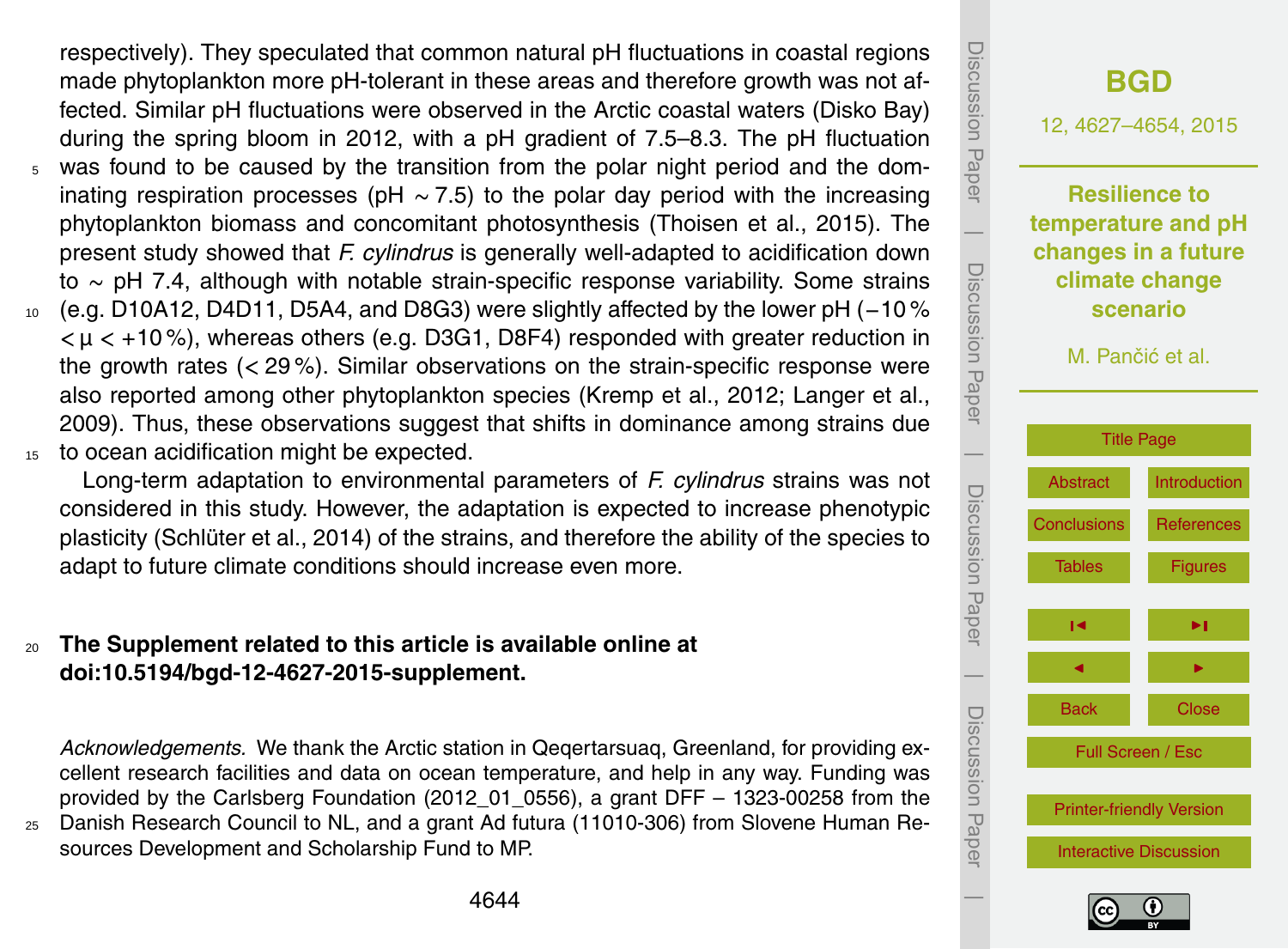#### <span id="page-18-0"></span>**References**

- Alley, R. B., Berntsen, T., Bindoff, N. L., Chen, Z., Chidthaisong, A., Friedlingstein, P., Gregory, J. M., Hegerl, G. C., Heimann, M., Hewitson, B., Hoskins, B. J., Joos, F., Jouzel, J., Kattsov, V., Lohmann, U., Manning, M., Matsuno, T., Molina, M., Nicholls, N., Overpeck, J., <sup>5</sup> Qin, D., Raga, G., Ramaswamy, V., Ren, J., Rusticucci, M., Solomon, S., Somerville, R., Stocker, T. F., Stott, P. A., Stouffer, R. J., Whetton, P., Wood, R. A., and Wratt, D.: Summary for policymakers, in: Climate change 2007: The physical science basis. Contribution of Working Group I to the Fourth Assessment Report of the Intergovernmental Panel on Climate Change, edited by: Solomon, S., Qin, D., Manning, M., Chen, Z., Marquis, M., Averyt, K. B., <sup>10</sup> Tignor, M., and Miller, H. L., Cambridge University Press, Cambridge, United Kingdom and New York, NY, USA, 1–18, 2007. Arrigo, K. R.: Sea ice ecosystems, Annual Review of Marine Science, 6, 439–467, 2014. Beaufort, L., Probert, I., de Garidel-Thoron, T., Bendif, E. M., Ruiz-Pino, D., Metzl, N., Goyet, C., Buchet, N., Coupel, P., Grelaud, M., Rost, B., Rickaby, R. E. M., and de Vargas, C.: Sensitivity <sup>15</sup> of coccolithophores to carbonate chemistry and ocean acidification, Nature, 476, 80–83, 2011. Berge, T., Daugbjerg, N., Andersen, B. B., and Hansen, P. J.: Effect of lowered pH on marine phytoplankton growth rates, Mar. Ecol.-Prog. Ser., 416, 79–91, 2010. Boras, J. A., Sala, M. M., Arrieta, J. M., Sa, E. L., Felipe, J., Agusti, S., Duarte, C. M., and <sup>20</sup> Vaque, D.: Effect of ice melting on bacterial carbon fluxes channelled by viruses and protists in the Arctic Ocean, Polar. Biol., 33, 1695–1707, 2010.
	- Collins, S., Rost, B., and Rynearson, T. A.: Evolutionary potential of marine phytoplankton under ocean acidification, Evol. Appl., 7, 140–155, 2014.

Comiso, J.: Polar Oceans from space, in: Atmospheric and Oceanographic Sciences Library,

- <sup>25</sup> edited by: Mysak, L. A., and Hamilton, K., Springer Science+Business Media, New York, NY 10013, USA, 223–294, 2010.
	- Dickson, A. G.: Standard potential of the reaction:  $AgCl(s) + 12H_2(g) = Ag(s) + HCl(aq)$ , and and the standard acidity constant of the ion  $HSO_4^-$  in synthetic sea water from 273.15 to 318.15 K, J. Chem. Thermodyn., 22, 113–127, 1990.
- <sup>30</sup> Dickson, A. G. and Millero, F. J.: A comparison of the equilibrium constants for the dissociation of carbonic acid in seawater media, Deep-Sea Res., 34, 1733–1743, 1987.



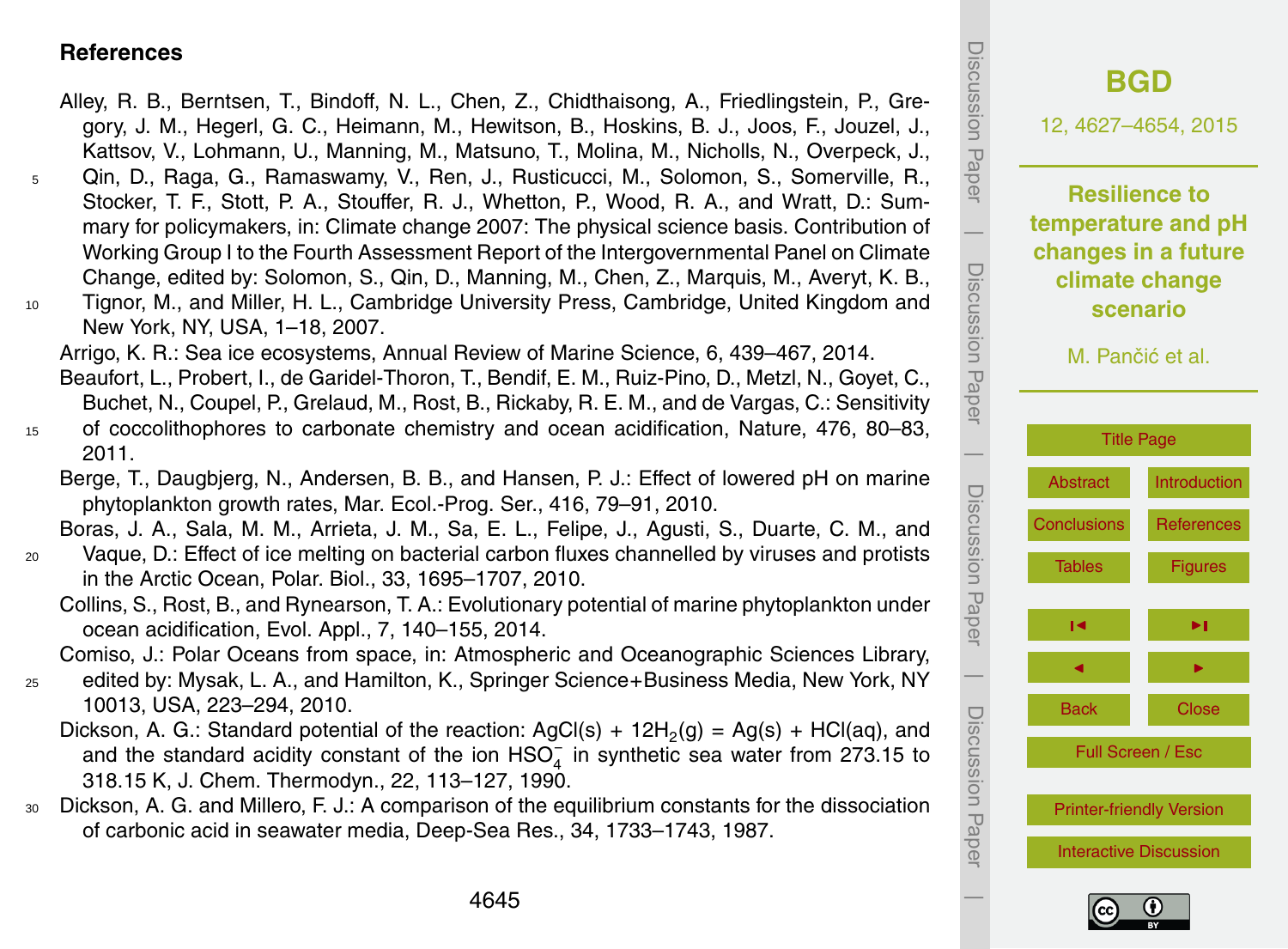- Duarte, C. M., Hendriks, I. E., Moore, T. S., Olsen, Y. S., Steckbauer, A., Ramajo, L., Carstensen, J., Trotter, J. A., and McCulloch, M.: Is ocean acidification an open-ocean syndrome? Understanding anthropogenic impacts on seawater pH, Estuar. Coast, 36, 221–236, 2013.
- <sup>5</sup> Feely, R. A., Doney, S. C., and Cooley, S. R.: Ocean acidification: present conditions and future changes in a high-CO<sub>2</sub> world, Oceanography, 22, 36–47, 2009.
	- Feng, Y., Warner, M. E., Zhang, Y., Sun, J., Fu, F. X., Rose, J. M., and Hutchins, D. A.: Interactive effects of increased  $\rho \mathrm{CO}_2$ , temperature and irradiance on the marine coccolithophore *Emiliania huxleyi* (Prymnesiophyceae), Eur. J. Phycol., 43, 87–98, 2008.
- <sup>10</sup> Feng, Y. Y., Hare, C. E., Leblanc, K., Rose, J. M., Zhang, Y. H., DiTullio, G. R., Lee, P. A., Wilhelm, S. W., Rowe, J. M., Sun, J., Nemcek, N., Gueguen, C., Passow, U., Benner, I., Brown, C., and Hutchins, D. A.: Effects of increased  $pCO<sub>2</sub>$  and temperature on the North Atlantic spring bloom. I. The phytoplankton community and biogeochemical response, Mar. Ecol.-Prog. Ser., 388, 13–25, 2009.
- <sup>15</sup> Fountain, A. G., Campbell, J. L., Schuur, E. A. G., Stammerjohn, S. E., Williams, M. W., and Ducklow, H. W.: The disappearing cryosphere: impacts and ecosystem responses to rapid cryosphere loss, Bioscience, 62, 405–415, 2012.
	- Gao, K. S., Xu, J. T., Gao, G., Li, Y. H., Hutchins, D. A., Huang, B. Q., Wang, L., Zheng, Y., Jin, P., Cai, X. N., Hader, D. P., Li, W., Xu, K., Liu, N. N., and Riebesell, U.: Rising CO<sub>2</sub>
- <sup>20</sup> and increased light exposure synergistically reduce marine primary productivity, Nat. Clim. Chang., 2, 519–523, 2012.
	- Gradinger, R.: Climate change and biological oceanography of the Arctic Ocean, Philos. T. R. Soc. A., 352, 277–286, 1995.
- Guillard, R. R. L. and Hargraves, P. E.: *Stichochrysis immobilis* is a diatom, not a chrysophyte, <sup>25</sup> Phycologia, 32, 234–236, 1993.
	- Hansen, H. P. and Koroleff, F.: Determination of nutrients, in: Methods of Seawater Analysis, Wiley-VCH Verlag GmbH, 69469 Weinheim, Germany, 159–228, 2007.
	- Hansen, J., Ruedy, R., Sato, M., and Lo, K.: Global surface temperature change, Rev. Geophys., 48, 1–29, 2010.
- <sup>30</sup> Hansen, M. O., Nielsen, T. G., Stedmon, C. A., and Munk, P.: Oceanographic regime shift during 1997 in Disko Bay, Western Greenland, Limnol. Oceanogr., 57, 634–644, 2012.
	- Iglesias-Rodriguez, M. D., Halloran, P. R., Rickaby, R. E. M., Hall, I. R., Colmenero-Hidalgo, E., Gittins, J. R., Green, D. R. H., Tyrrell, T., Gibbs, S. J., von Dassow, P., Rehm, E., Arm-



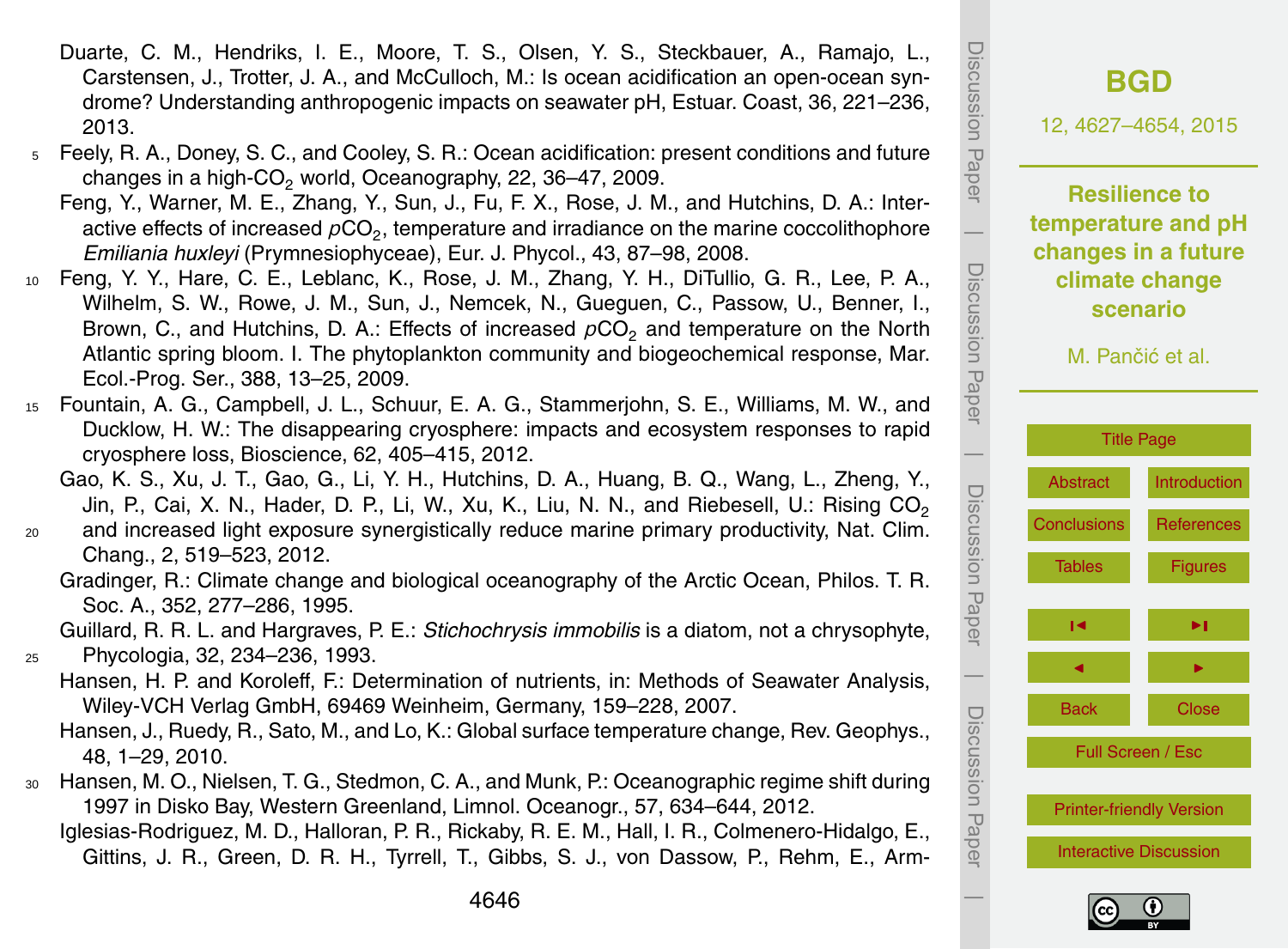$\overline{\phantom{a}}$ 

brust, E. V., and Boessenkool, K. P.: Phytoplankton calcification in a high- $CO<sub>2</sub>$  world, Science, 320, 336–340, 2008.

- Johannessen, O. M. and Miles, M. W.: Critical vulnerabilities of marine and sea ice-based ecosystems in the high Arctic, Reg. Environ. Change, 11, 239–248, 2011.
- <sup>5</sup> Justić, D., Rabalais, N. N., and Turner, R. E.: Stoichiometric nutrient balance and origin of coastal eutrophication, Mar. Pollut. Bull., 30, 41–46, 1995.
	- Kang, S. H. and Fryxell, G. A.: *Fragilariopsis cylindrus* (Grunow) Krieger: the most abundant diatom in the water column assemblages of Antarctic marginal ice-edge zones, Polar. Biol., 12, 609–627, 1992.
- <sup>10</sup> Kang, S.-H., Fryxell, G. A., and Roelke, D. L.: *Fragilariopsis cylindrus* compared with other species of the diatom family Bacillariaceae in Antarctic marginal ice-edge zones, in: Supplement to Nova Hedwigia; Progress in Diatom Studies: Contributions to Taxonomy, Ecology and Nomemclature, edited by: Sims, P. A., Beihefte zur Nova Hedwigia, J. Cramer in der Gebrueder Borntraeger Verlagsbuchhandlung, Berlin, Germany; E. Schweizerbart'sche Ver-<sup>15</sup> lagsbuchhandlung, Johannesstrasse 3A, D-7000 Stuttgart, Germany, 335–352, 1993.
- Kremp, A., Godhe, A., Egardt, J., Dupont, S., Suikkanen, S., Casabianca, S., and Penna, A.: Intraspecific variability in the response of bloom-forming marine microalgae to changed climate conditions, Ecology and Evolution, 2, 1195–1207, 2012.

Langer, G., Nehrke, G., Probert, I., Ly, J., and Ziveri, P.: Strain-specific responses of *Emil-*

- <sup>20</sup> *iania huxleyi* to changing seawater carbonate chemistry, Biogeosciences, 6, 2637–2646, doi[:10.5194/bg-6-2637-2009,](http://dx.doi.org/10.5194/bg-6-2637-2009) 2009.
	- Lewis, E. and Wallace, D.: available at: <http://cdiac.ornl.gov/oceans/co2rprt.html> (last access: 24 February 2014), Program developed for CO2 system calculations, 1998.

Lundholm, N. and Hasle, G. R.: Are *Fragilariopsis cylindrus* and *Fragilariopsis nana* bipolar

- <sup>25</sup> diatoms? Morphological and molecular analyses of two sympatric species, Nova Hedwigia Beihefte, 133, 231–250, 2008.
	- Lundholm, N., Hansen, P. J., and Kotaki, Y.: Effect of pH on growth and domoic acid production by potentially toxic diatoms of the genera *Pseudo-nitzschia* and *Nitzschia*, Mar. Ecol.-Prog. Ser., 273, 1–15, 2004.
- <sup>30</sup> McMinn, A., Muller, M. N., Martin, A., and Ryan, K. G.: The response of Antarctic sea ice algae to changes in pH and  $\mathsf{CO}_2$ , Plos One, 9, 1–6, 2014.

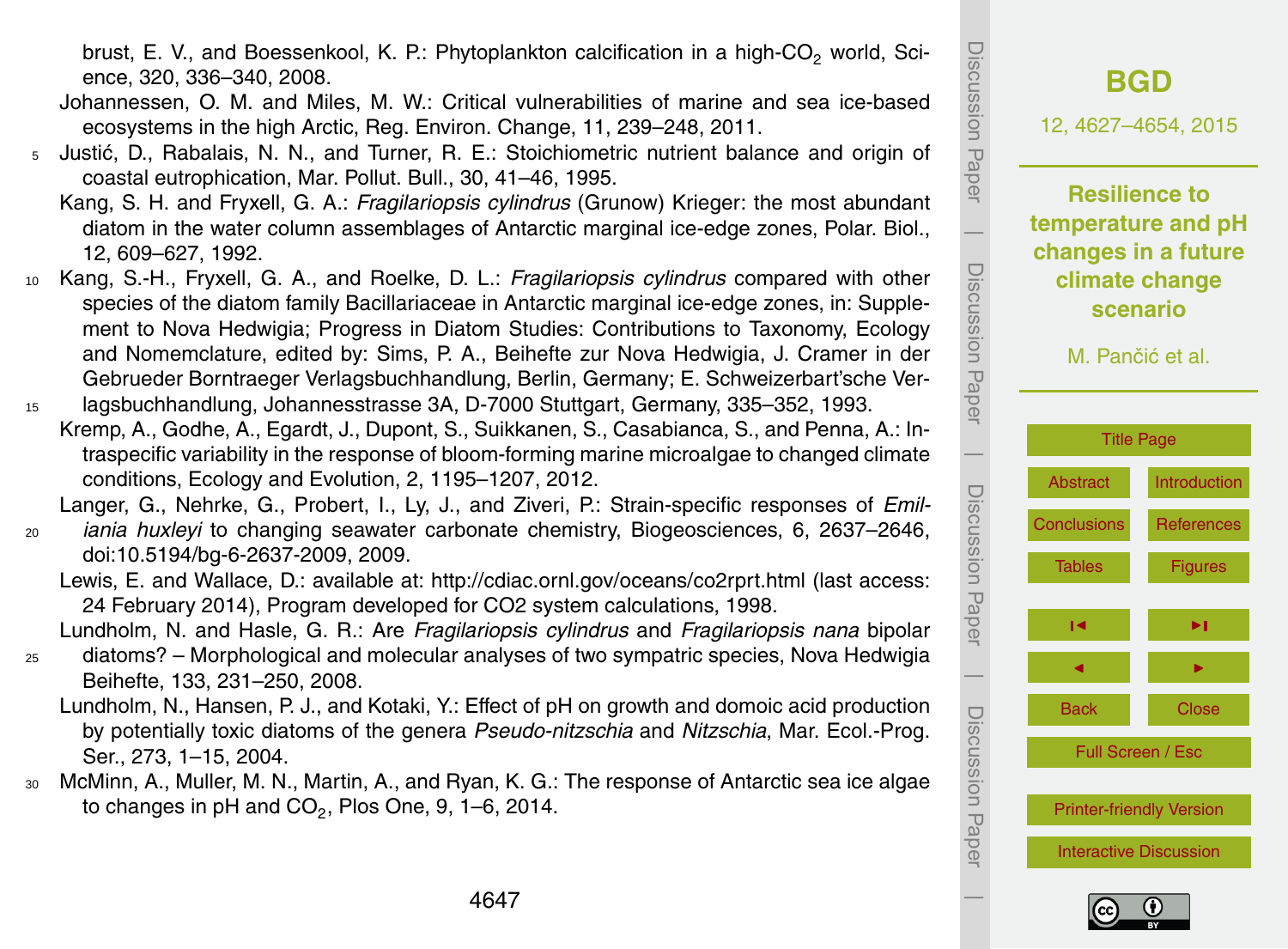- Mehrbach, C., Culberso, C. H., Hawley, J. E., and Pytkowic, R. M.: Measurement of the apparent dissociation constants of carbonic acid in seawater at atmospheric pressure, Limnol. Oceanogr., 18, 897–907, 1973.
- Melnikov, I. A.: Sea ice-upper ocean ecosystems and global changes in the Arctic, Biol. Morya-<sup>5</sup> Vlad.+, 31, 3–10, 2005.
- Melnikov, I. A.: Recent sea ice ecosystem in the Arctic Ocean: a review, in: Influence of Climate Change on the Changing Arctic and Sub-Arctic Conditions, edited by: Nihoul, J. C. J., and Kostianoy, A. G., NATO Science for Peace and Security Series C-Environmental Security, Springer, Dordrecht, the Netherlands, 57–71, 2009.
- <sup>10</sup> Mock, T. and Hoch, N.: Long-term temperature acclimation of photosynthesis in steady-state cultures of the polar diatom *Fragilariopsis cylindrus*, Photosynth. Res., 85, 307–317, 2005. Nicolaus, M., Katlein, C., Maslanik, J., and Hendricks, S.: Changes in Arctic sea ice result in increasing light transmittance and absorption, Geophys. Res. Lett., 39, 1–6, 2012.
- Nielsen, L. T., Lundholm, N., and Hansen, P. J.: Does irradiance influence the tolerance of <sup>15</sup> marine phytoplankton to high pH?, Mar. Biol. Res., 3, 446–453, 2007.
- Nielsen, L. T., Jakobsen, H. H., and Hansen, P. J.: High resilience of two coastal plankton communities to twenty-first century seawater acidification: evidence from microcosm studies, Mar. Biol. Res., 6, 542–555, 2010.

Nielsen, L. T., Hallegraeff, G. M., Wright, S. W., and Hansen, P. J.: Effects of experimental

- <sup>20</sup> seawater acidification on an estuarine plankton community, Aquat. Microb. Ecol., 65, 271– 285, 2011.
	- Orr, J. C., Fabry, V. J., Aumont, O., Bopp, L., Doney, S. C., Feely, R. A., Gnanadesikan, A., Gruber, N., Ishida, A., Joos, F., Key, R. M., Lindsay, K., Maier-Reimer, E., Matear, R., Monfray, P., Mouchet, A., Najjar, R. G., Plattner, G. K., Rodgers, K. B., Sabine, C. L., Sarmiento, J. L.,
- <sup>25</sup> Schlitzer, R., Slater, R. D., Totterdell, I. J., Weirig, M. F., Yamanaka, Y., and Yool, A.: Anthropogenic ocean acidification over the twenty-first century and its impact on calcifying organisms, Nature, 437, 681–686, 2005.
	- Riebesell, U.: Effects of CO<sub>2</sub> enrichment on marine phytoplankton, J. Oceanogr., 60, 719–729, 2004.
- <sup>30</sup> Riebesell, U., Zondervan, I., Rost, B., Tortell, P. D., Zeebe, R. E., and Morel, F. M. M.: Reduced calcification of marine plankton in response to increased atmospheric  $\mathrm{CO}_2$ , Nature, 407, 364–367, 2000.



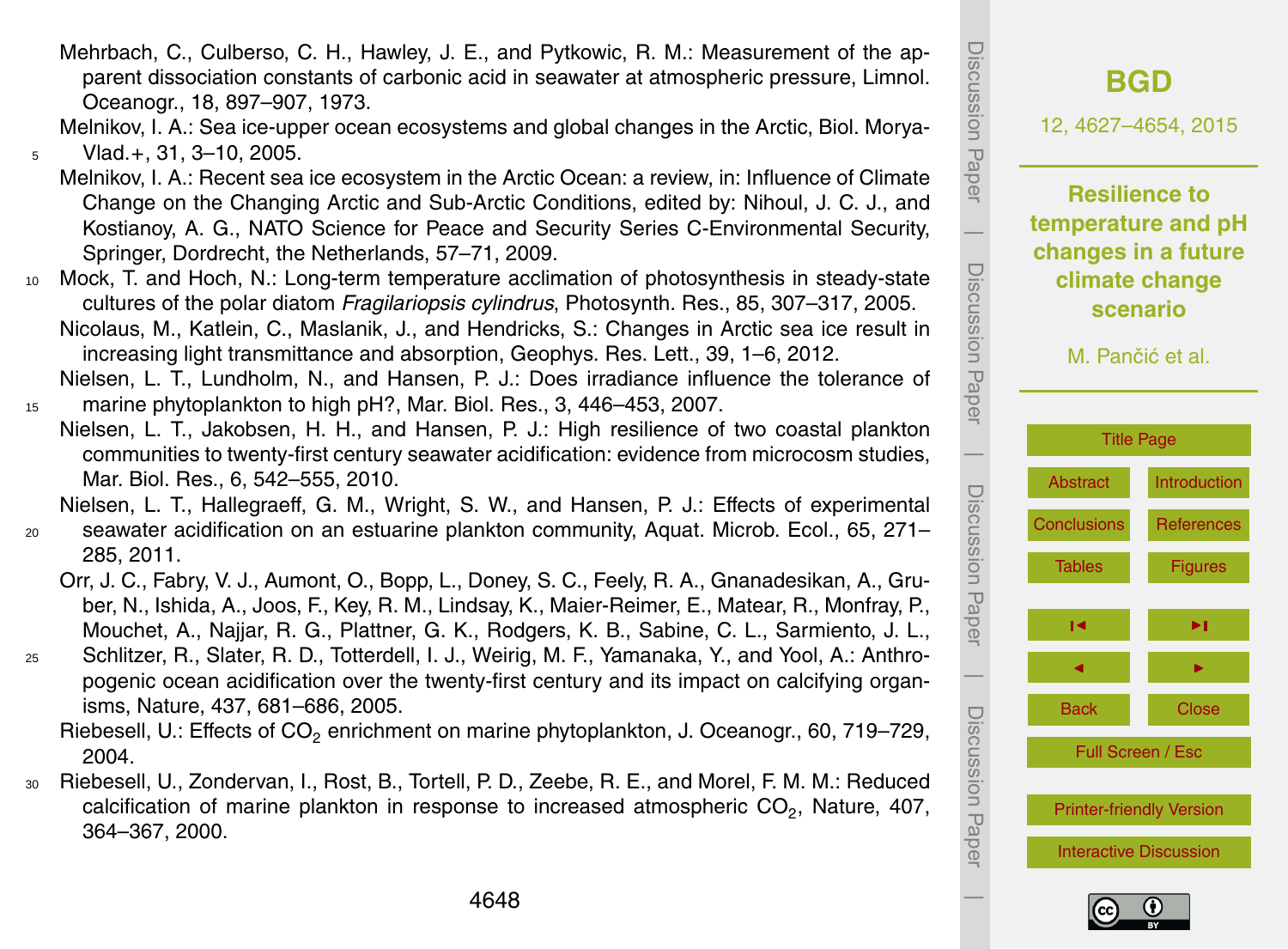Full Screen / Esc

- Schlüter, L., Lohbeck, K. T., Gutowska, M. A., Groger, J. P., Riebesell, U., and Reusch, T. B. H.: Adaptation of a globally important coccolithophore to ocean warming and acidification, Nat. Clim. Chang., 4, 1024–1030, 2014.
- Slagstad, D., Ellingsen, I. H., and Wassmann, P.: Evaluating primary and secondary production
- <sup>5</sup> in an Arctic Ocean void of summer sea ice: an experimental simulation approach, Prog. Oceanogr., 90, 117–131, 2011.
	- Søreide, J. E., Leu, E., Berge, J., Graeve, M., and Falk-Petersen, S.: Timing of blooms, algal food quality and *Calanus glacialis* reproduction and growth in a changing Arctic, Glob. Change Biol., 16, 3154–3163, 2010.
- <sup>10</sup> Thoisen, C., Riisgaard, K., Lundholm, N., Nielsen, T. G., and Hansen, P. J.: Effect of acidification on an Arctic phytoplankton community from Disko Bay, West Greenland, Mar. Ecol.-Prog. Ser., 520, 21–34, 2015.

Torstensson, A., Chierici, M., and Wulff, A.: The influence of increased temperature and carbon dioxide levels on the benthic/sea ice diatom *Navicula directa*, Polar. Biol., 35, 205–214, 2012.

- <sup>15</sup> Turner, J. and Overland, J.: Contrasting climate change in the two polar regions, Polar. Res., 28, 146–164, 2009.
	- Utermöhl, H.: Zur Vervollkommnung der quantitativen Phytoplankton-Methodik, Mitteilungen Internationale Vereinigung für Theoretische und Angewandte Limnologie, 9, 1–38, 1958. von Quillfeldt, C. H.: Common diatom species in arctic spring blooms: their distribution and

<sup>20</sup> abundance, Bot. Mar., 43, 499–516, 2000.

Xu, K., Fu, F. X., and Hutchins, D. A.: Comparative responses of two dominant Antarctic phytoplankton taxa to interactions between ocean acidification, warming, irradiance, and iron availability, Limnol. Oceanogr., 59, 1919–1931, 2014.

Yamamoto, A., Kawamiya, M., Ishida, A., Yamanaka, Y., and Watanabe, S.: Impact of rapid <sup>25</sup> sea-ice reduction in the Arctic Ocean on the rate of ocean acidification, Biogeosciences, 9, 2365–2375, doi[:10.5194/bg-9-2365-2012,](http://dx.doi.org/10.5194/bg-9-2365-2012) 2012.



Discussion Paper

Discussion Paper

 $\overline{\phantom{a}}$ 

Discussion Paper

Discussion Paper

 $\overline{\phantom{a}}$ 

Discussion Paper

Discussion Paper

 $\overline{\phantom{a}}$ 

Discussion Paper

Discussion Paper

 $\overline{\phantom{a}}$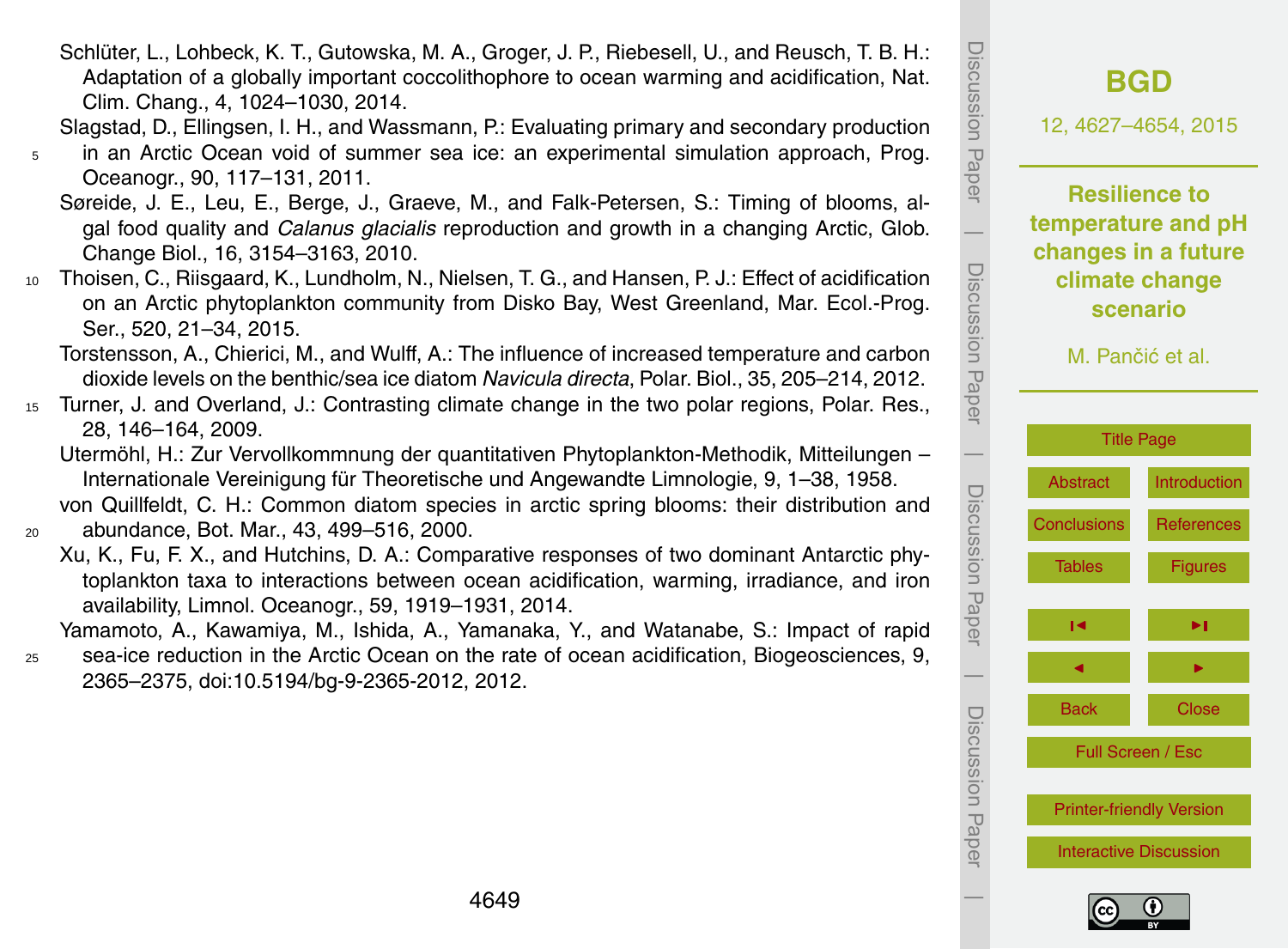| Discussion Paper | <b>BGD</b><br>12, 4627-4654, 2015 |  |  |
|------------------|-----------------------------------|--|--|
|                  | <b>Resilience to</b>              |  |  |
|                  | temperature and pH                |  |  |
|                  | changes in a future               |  |  |
|                  | climate change<br><b>scenario</b> |  |  |
|                  |                                   |  |  |
|                  | M. Pančić et al.                  |  |  |
| Discussion Paper |                                   |  |  |
|                  |                                   |  |  |
|                  | <b>Title Page</b>                 |  |  |
|                  | <b>Abstract</b><br>Introduction   |  |  |
|                  | <b>Conclusions</b><br>References  |  |  |
|                  | <b>Figures</b><br><b>Tables</b>   |  |  |
|                  |                                   |  |  |
| Discussion Paper | ▶∣<br>ю                           |  |  |
|                  |                                   |  |  |
|                  | <b>Back</b><br><b>Close</b>       |  |  |
| Discussion Papel | Full Screen / Esc                 |  |  |
|                  | <b>Printer-friendly Version</b>   |  |  |
|                  | <b>Interactive Discussion</b>     |  |  |
|                  |                                   |  |  |

<span id="page-23-0"></span>**Table 1.** The *<sup>Q</sup>*<sup>10</sup> values (1–8 ◦C) for D10A12, D4D11 and D3G1 strains were calculated according to Eq. (2), based on the mean maximum growth rates displayed in Table S2 and Table S3.

|     | D10A12 D4D11 |      | D <sub>3</sub> G <sub>1</sub> |
|-----|--------------|------|-------------------------------|
| 71  | 1.29         | 2.42 | 3.35                          |
| 74  | 1.54         | 2.06 | 2.34                          |
| 77  | 1.48         | 2.45 | 2.81                          |
| 8.0 | 1.46         | 2.36 | 2.43                          |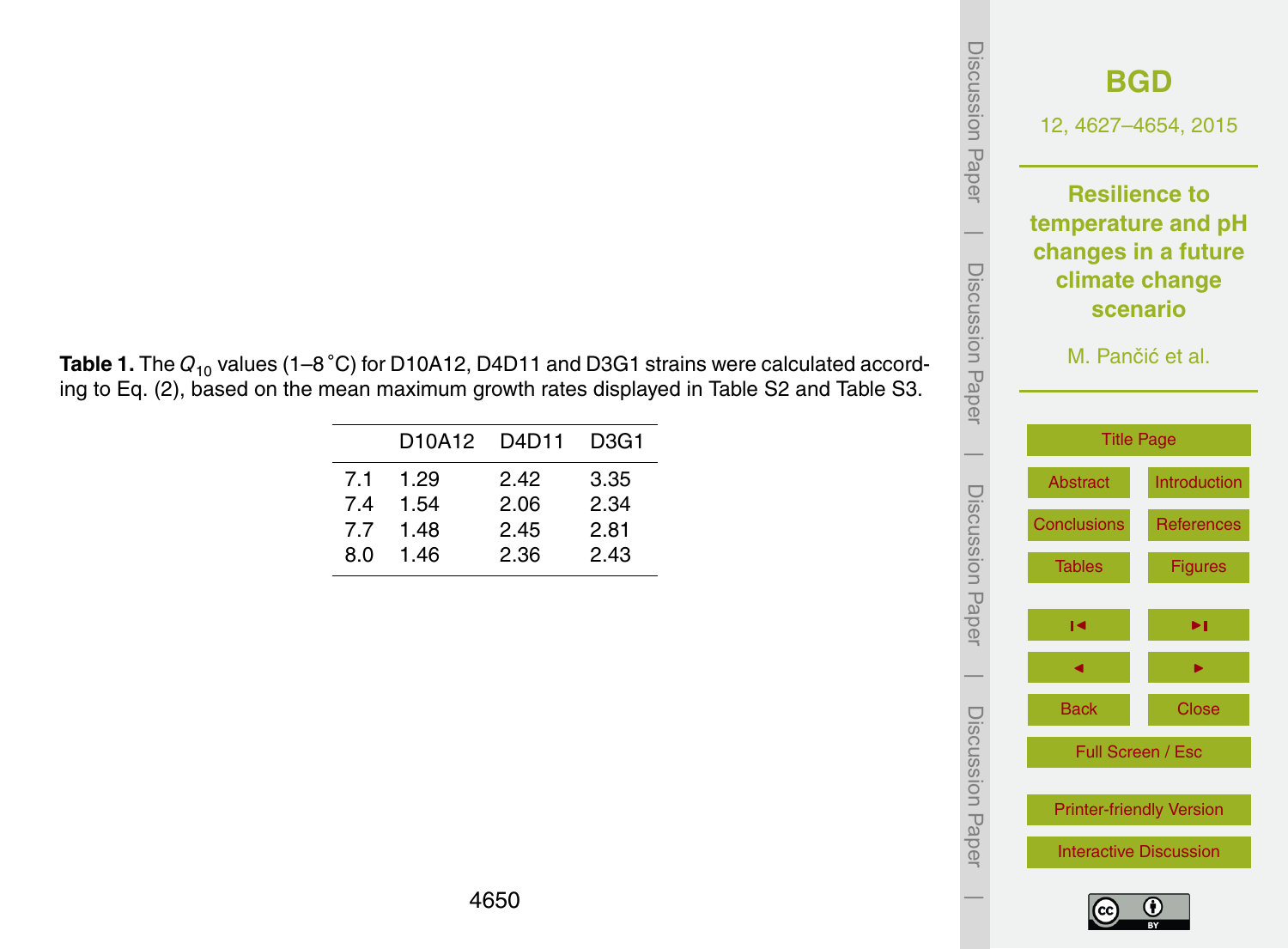| <b>Table 2.</b> The average temperatures $\pm$ SD (°C) and pH values $\pm$ SD in the experimental treat- |
|----------------------------------------------------------------------------------------------------------|
| ments from day 0 to 7; $n^a = 12$ ; $n^b = 24$ .                                                         |

|                                                                         | Average temperatures (°C) |                                                                                                                                                                         |  |  |
|-------------------------------------------------------------------------|---------------------------|-------------------------------------------------------------------------------------------------------------------------------------------------------------------------|--|--|
|                                                                         |                           | $1.4 \pm 0.6^{\circ} \text{C}^{a}$ $5.4 \pm 0.1^{\circ} \text{C}^{b}$ $7.7 \pm 0.2^{\circ} \text{C}^{a}$                                                                |  |  |
| Average pH values $7.10 \pm 0.01^a$ $7.09 \pm 0.02^b$ $7.11 \pm 0.01^a$ |                           | $7.37 \pm 0.01^a$ $7.38 \pm 0.02^b$ $7.40 \pm 0.01^a$<br>$7.64 \pm 0.01^a$ $7.67 \pm 0.02^b$ $7.68 \pm 0.02^a$<br>$7.91 \pm 0.01^a$ $7.95 \pm 0.01^b$ $7.95 \pm 0.03^a$ |  |  |



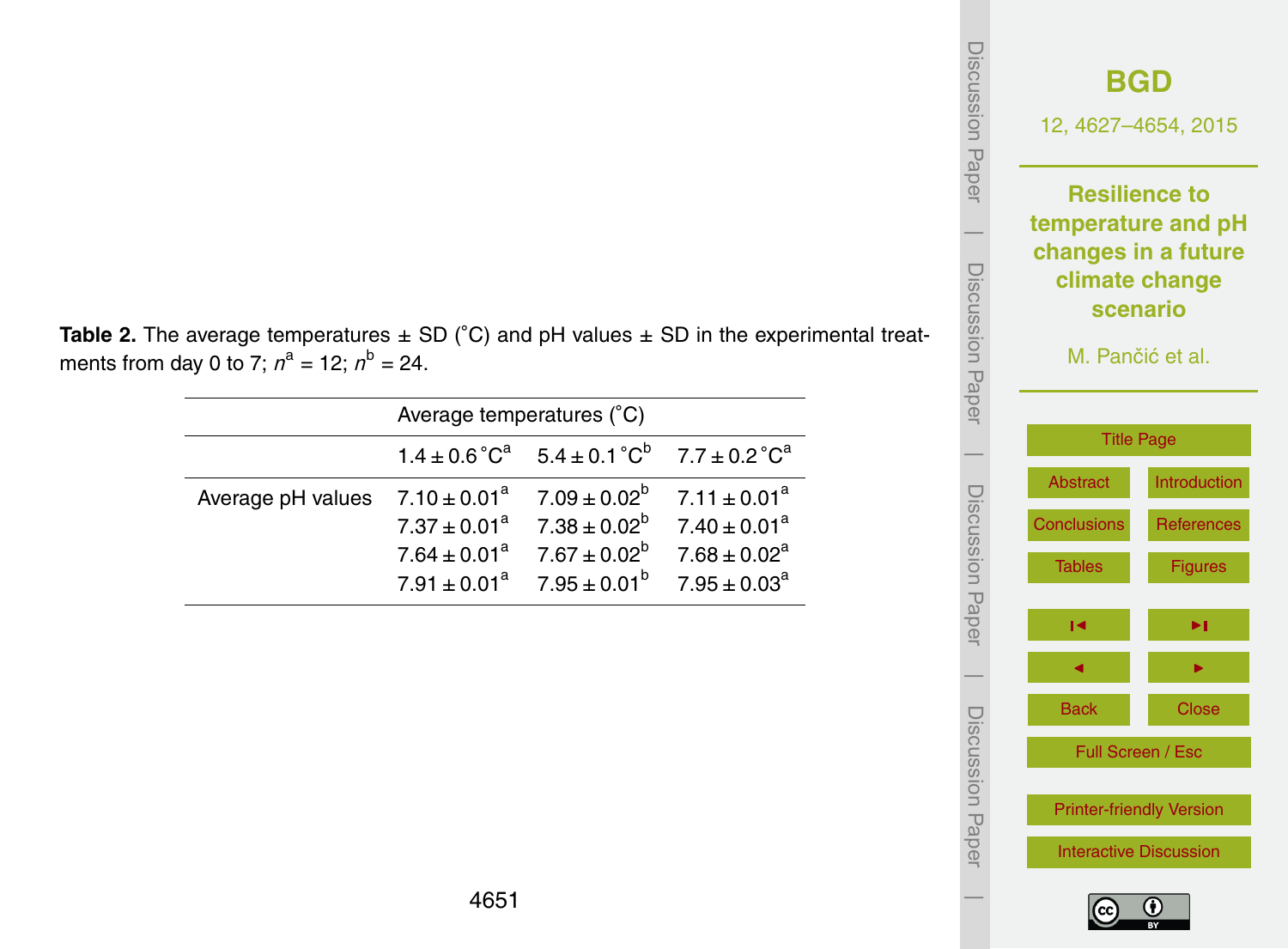<span id="page-25-0"></span>





Discussion Paper

 $\overline{\phantom{a}}$ 

Discussion Paper

 $\overline{\phantom{a}}$ 

Discussion Paper

 $\overline{\phantom{a}}$ 

Discussion Paper

 $\overline{\phantom{a}}$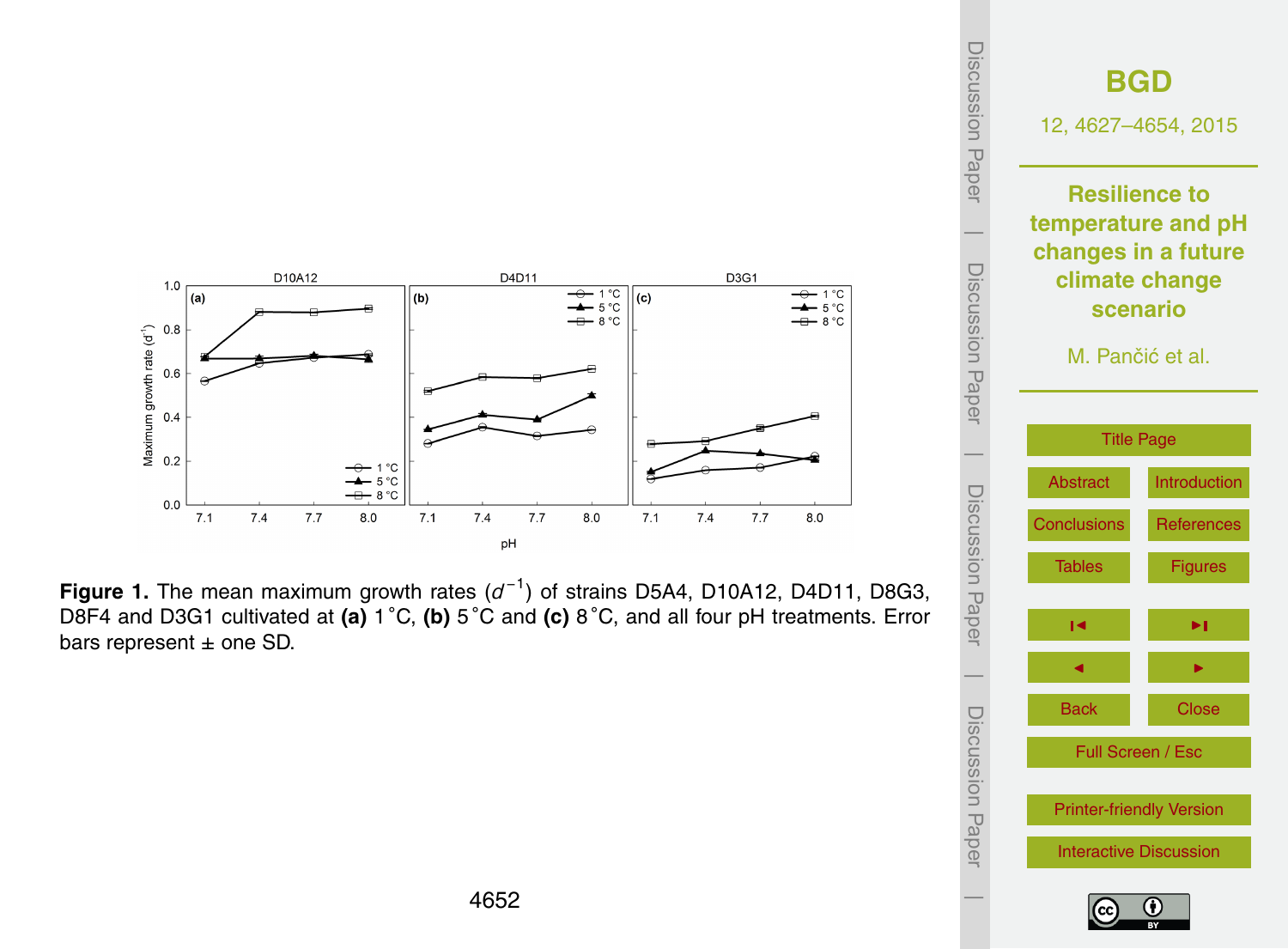